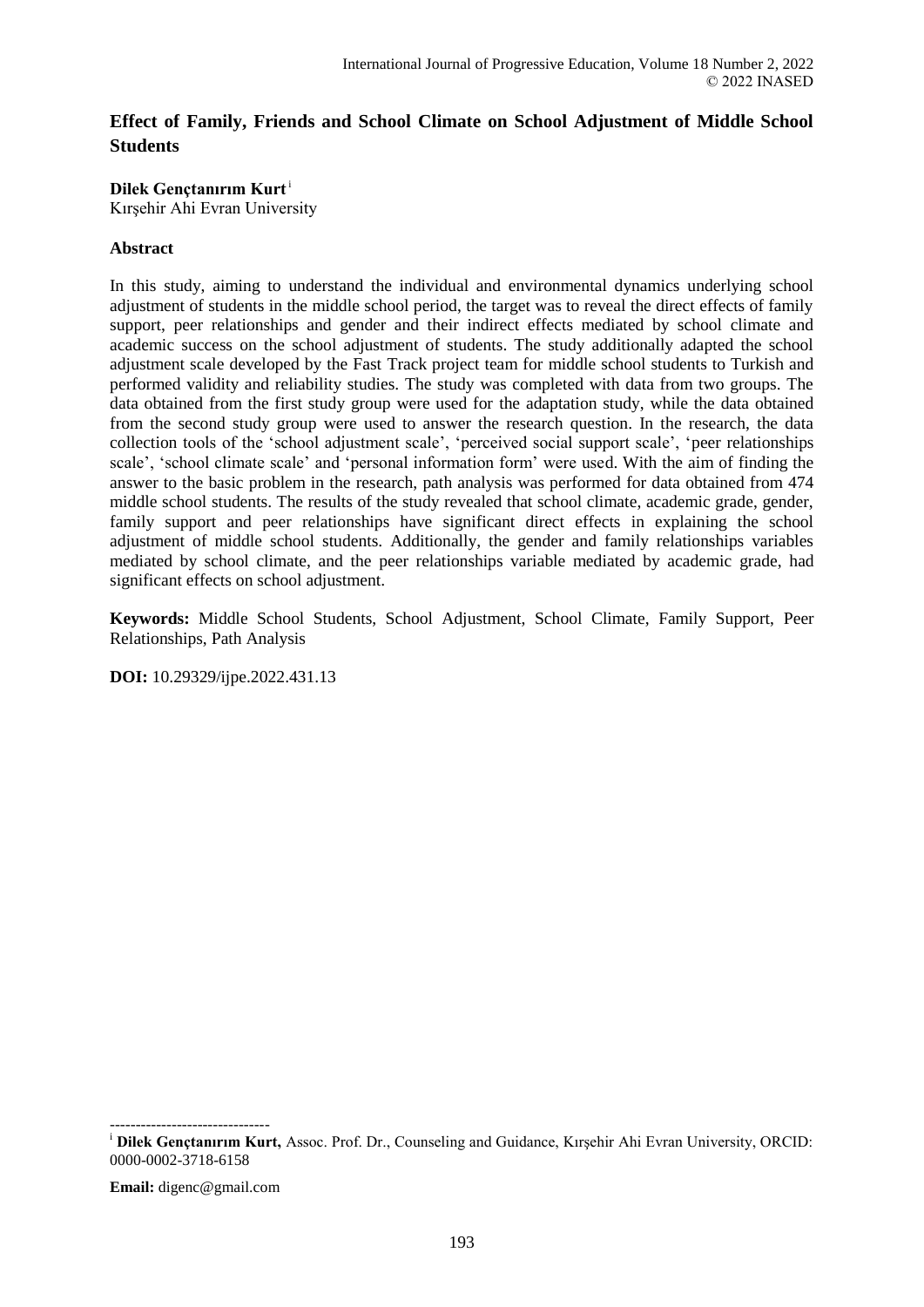## **INTRODUCTION**

School adjustment is a general concept involving many areas related to school. This concept is mostly defined as incompatible and negative student behavior like lack of attendance, aggression, inattention and destructive behavior, rather than positive behavior like cooperation, agreeableness and self-care. Perhaps the most appropriate way to define the concept of school adjustment is to begin by defining the adjustment concept. In an ecologic and social competence-based approach, generally adjustment is represented by positive social behavior forms resulting in social interaction and positive developmental outcomes for the person. This type of behavior ensures the individual gains social acceptance and approval. Additionally, indicators of adjustment are self-efficacy, achievement, sense of self-regulation, social and emotional well-being based on the individual's self-assessment (Bronfenberenner, 1989; Ford, 1992; cited, Reynold et al., 2003). Based on the general features of the adjustment concept, school adjustment is a concept representing high outputs that reflect the level of meeting expectations in the classroom environment, as well as the achievement of the student's own goals. In this context, school adjustment involves a range of both individual and environmental features.

Craighead and Nemeroff (2004) defined school adjustment as social and behavioral adjustment to the school system and information related to class. The school adjustment of a child is equivalent to what is expected of them in the education environment and their skills in fulfilling these tasks. Additionally, it should not be forgotten that school adjustment of a child may display differences from class to class or year to year or even within the same year in varying fields. School adjustment may be strengthened by both past and present experiences. For example, for a child beginning preschool education, the most important factors determining school adjustment may be considered to be separation anxiety from the parent, acceptance of the teacher's authority and interaction with peer groups (Bulut, 2019; Gülay & Erten, 2011; Kahraman et al., 2018). Factors like the level of interest from mother-father and quality of cooperation between the school and family may affect the school adjustment of the child (Bager et al., 2019; Mo & Sing, 2008). Indicators of school adjustment of the child may include success level, attendance status, attitudes to school and whether problematic behavior is displayed or not. In addition to these, important indicators of school adjustment are proposed to be attitude to school, loneliness levels, level of social support and academic motivation (Birch & Ladd, 1996). In this context, school adjustment of students cannot be explained by a single indicator, adjustment has many indicators and these include positive and expected behavior as well as negative behavior. For this reason, school adjustment of students is thought to be related to a range of internal and external factors.

In conclusion, it appears there are four groups of factors affecting a student's motivation and adjustment to school and these are teachers and general school environment, psychological traits of the student, family environment and relationships with other peers in school (Kindermann et al., 1996). When the topic is school adjustment, it is notable that the roles of mother-father, teacher and peers are especially emphasized (Önder & Gülay, 2010). Moving from this point, this effect may be directly or indirectly, and significantly, affected by the student's relationships with others and the quality of their relationships with families, teachers and friends, the social support they perceive, and their adaptation to school in the context of these relationships. In the Turkish literature about school adjustment, there are significant numbers of studies about the preschool (Altınkaynak & Akman, 2019; Arabacıoğlu, 2019; Kahraman, 2021; Atalan et al., 2019; Başaran et al., 2014; Erten, 2012; Göktaş & Gülay Ogelman, 2019; Gülay Ogelman et al., 2021; Gülay, 2011; Kahraman, 2018; Kaya & Akgün, 2016; Gülay Ogelman & Erten, 2013) and primary school (Arabacıoğlu, 2019; Canbulat, 2007; Demirtaş-Zorbaz & Ergene, 2019; Gülay Ogelman et al., 2019; Gündüz & Özarslan, 2017, Tangüner, 2017; Işıkoğlu Erdoğan & Şimşek, 2014; Yoleri & Tanış, 2014) periods, while there are more limited numbers of studies about school adjustment in the middle school period (Yılmaz el al., 2017; Usta et al., 2021). Additionally, investigation of adjustment in the middle school period, involving the transition from basic education to secondary education and the developmental transition from childhood to adolescence, and determination of the variables affecting this process will contribute to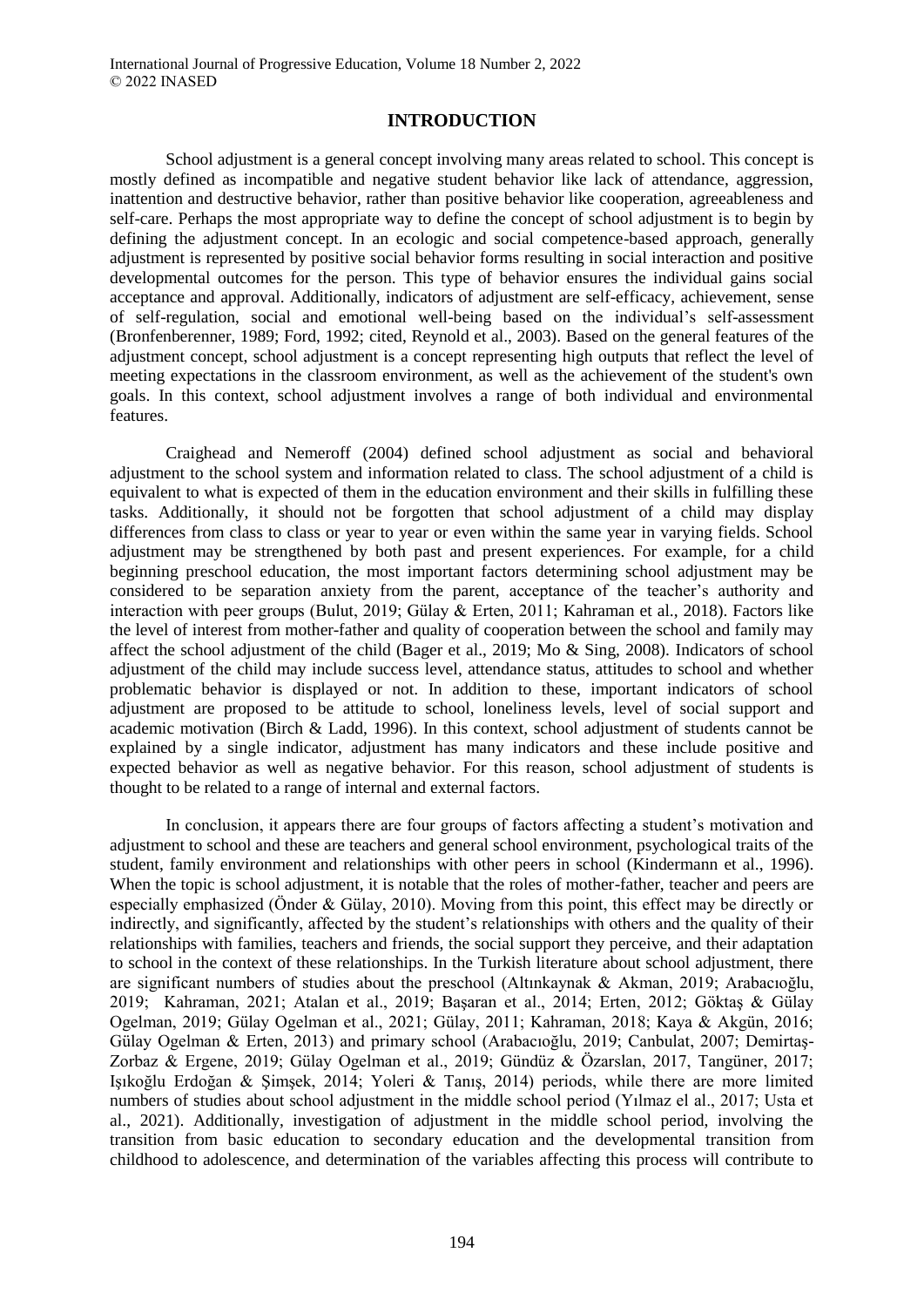the accumulation of knowledge in the literature and appears important in the context of guiding implementations to be performed in order to experience this transition period in a healthier way.

Based on this, the aim in this study was to determine the personal and environmental factors affecting school adjustment of middle school students. In the study, peer relationships, family support, school climate, gender and average grade variables were considered in the context of these variables. In addition to this multidimensional explanation, school adjustment is traditionally explained by the academic development and success of the student. Here, students who adjusted to school were stated to display better academic developments and be successful.

When peer relationships and school adjustment are mentioned, especially in the process at the start of the adolescent period, like middle school, peer relationships are an important factor in school adjustment of students (Ryan & Ladd, 2012). According to Newman et al. (2000), peer relationships support children within the school surroundings and assist with their adjustment. Students making good peer relationships in school have reduced levels of loneliness, do not feel alone when faced with problems in class or in the school and have increased academic motivation with friends; this situation is stated to ensure students have better adjustment to school.

Close friends have strong effects on student attitudes toward school, behavior in class and academic success. Friend support is stated to increase social and academic adjustment of students. Students are affected by friends at every class level and this effect is not always negative. For example, students with close friends who have high grades may elevate their own grades. Additionally, the quality of friendship relationships affects students. For example, when students are closer to each other, the quality of friendship relationships increase (Bernt & Keefe, 1996). A study of Japanese students by Honma and Uchiyama (2014) revealed that friendship relationships of students in 5th-6th class significantly predicted enjoyment of school and hence school adjustment. Additionally, friendship does not always have a positive effect on the school adjustment of students. Stated differently, the presence or absence of friendship is not a determinant factor in school adjustment of students, but the quality of friendship relationships is important (Ladd et al., 1996). The results of a study by Buhs and Ladd (2001) revealed that students rejected by friends participated less in activities in class, stated they experienced more loneliness, had less success in academic topics and additionally were unenthusiastic about school. When children accepted by peers and with friends are compared with children experiencing difficulty in making friends, children without friends were stated to have negative attitudes to school and further the association between peer relationships and school adjustment appears to be important from the preschool period to high school (Asher et al., 2008; Gülay & Erten, 2011). Similarly, Gülay (2011) stated that different dimensions of school adjustment and peer relationships were associated with positive social behavior, antisocial behavior, aggressiveness, being fearful-anxious, exclusion, etc.

Family features are stated to significantly affect the school adjustment of students. Though families are not included directly in the school system, they are one of the most important factors in a child's adjustment to school life. Among family members, mother and father, especially, are known to have an important role in terms of development of the child's school success and responsibilities related to school. For this reason, mothers and fathers who fulfill their duties related to school fully will assist their children in gaining better adjustment to school and maintaining this adjustment. It was proposed that both school-based and home-based parental participation is very important for academic success, one of the significant predictors of school adjustment (McGill et al., 2012). Family may increase school adjustment of the child by a range of organizations in the home and not just in school. Yıldırım (2006) stated that students receiving social support from family, in other words receiving the interest and love needed from family and solving problems with support of family, attended school more regularly and achieved good adjustment. Parental support predicts school adjustment in the long and short term (Jimerson et al., 1997; Lasarte et al., 2020; Tomas et al., 2020). Similarly, in the literature many studies revealed the relationship between family support and school adjustment of students (Cotterell, 1992; Davidson, Taylor & Machida,1994; Demaray, Malecki, 2002; Clark & Ladd,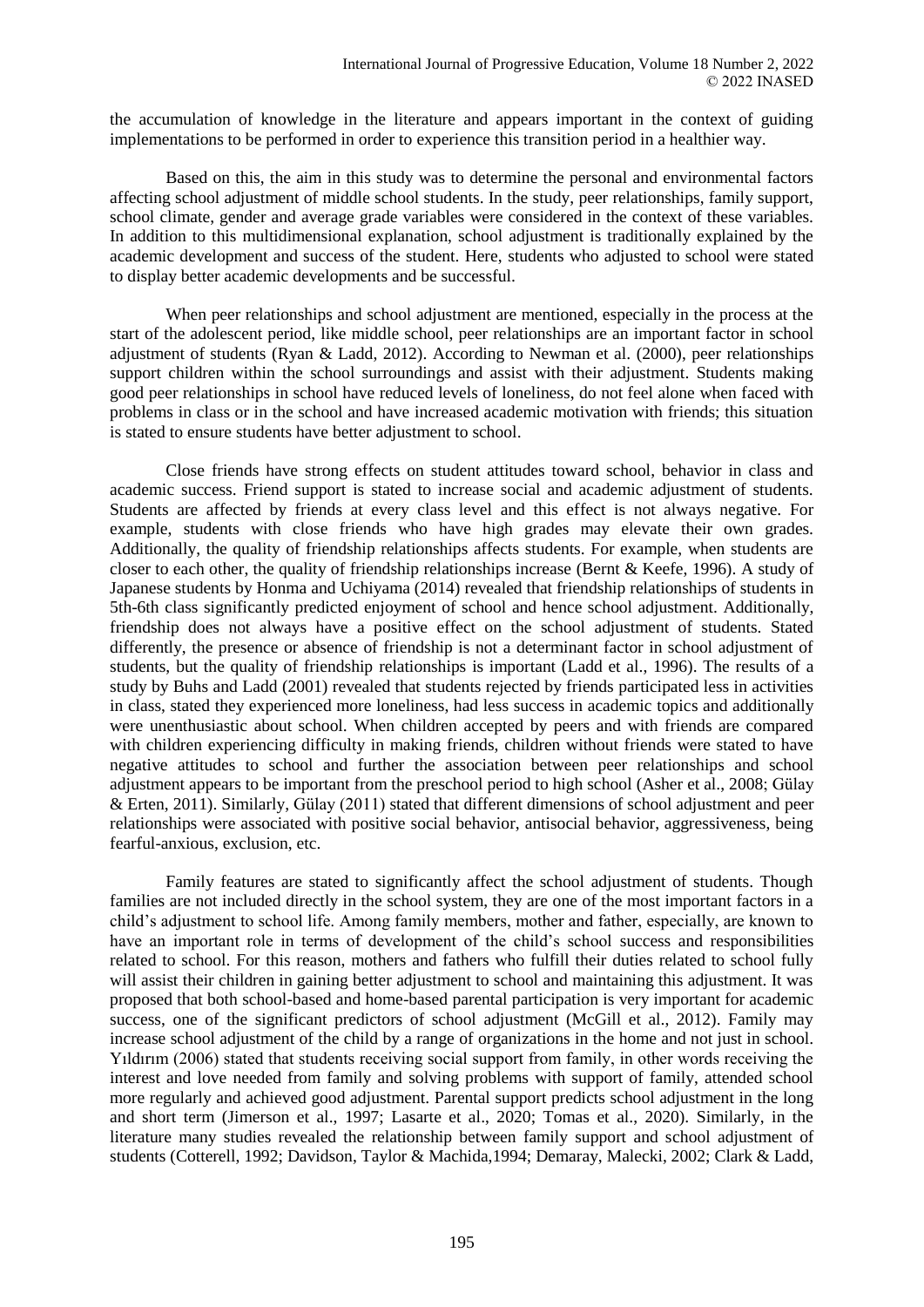2000; Malecki & Demaray, 2003; Murray, 2009). Based on the results of these studies, family support in different age groups may be said to be an important predictor of school adjustment.

In addition to peer relationships and family support, school climate is stated to be another important factor increasing school adjustment of students (Koch, 2008). There is no universal definition related to school climate, with school climate generally involving the features and quality of social interactions within the school shaped by rules, values, regulations, organizational structures and relationship patterns between each unit (Anderson, 1982; Cohen et al., 2009; Cited, Kline et al., 2012). Hoy (2003) defined school climate as a property with continuity affecting the whole school created by the common perceptions of all individuals in the school. School climate, indicating the quality and intensity of interpersonal interactions in the school, affects the cognitive, social and psychological development of students. The interpersonal interactions stated here include interactions between school employees, between students and school employees, between the students themselves and between school and family. A good school climate ensures increased academic success of students and is observed to positively affect development. For this reason, these complicated and multidimensional relationships stated in the context of school climate occur in school and significantly affect the adjustment and performance of the student (Haynes, Emmons, Ben-Avei, 1997). Additionally, studies stated that perceptions of students related to school climate affect their social, psychological and academic adjustment (Jia et al., 2009). The results of a study by Cynthia (1999) revealed that generally school climate and teacher-student communication forms significantly predicted adjustment of students to school. Similar to the results of this study, Way, Reddy and Rhodes (2007) determined a correlation between teacher support, friend support, in-class autonomy of students and school climate, described as openness and consistency of school rules, with student psychological and behavioral adjustment. Student perceptions of school climate are an important predictor in terms of their adjustment to school (Mateos, et al., 2021).

As with many different psychological and social traits, there may be differences in terms of school adjustment between female and male students. In this context, it is possible to find studies revealing no significant correlation between gender and school adjustment frequently among studies dealing with the relationship between gender and school adjustment. For example, a study of students newly starting primary school stated there was no significant correlation between school adjustment with gender (Yoleri & Tanış, 2014). Similarly, other studies performed with different class levels determined there was no significant relationship between the gender variable and school adjustment (Çıkrıkçı, 1999; Ensar & Keskin 2014; Yener, 2005; Yoleri, 2014). Additionally, female and male students are stated to have developmental differences and face different difficulties in the middle school period; for this reason, these changes may affect their school adjustment in different ways (Bernstein, 2002). The pressure from parents on boys related to gender roles in childhood was stated to affect the school adjustment of male students in the middle school period. Additionally, a study by Uz Bas (2003) revealed that the school adjustment of  $4<sup>th</sup>$  and  $5<sup>th</sup>$  class students varied linked to gender and that female students had higher school adjustment compared to boys. In light of this information, it is difficult to state whether school adjustment changes or not linked to gender. Here, other traits based on gender may affect school adjustment. In this context, a study by Uneo and McWilliams (2010) is notable. This study investigated the correlation between gender-typed behavior with school adjustment in a large sample of middle school and high school students. The results of the study found that girls and boys displaying excessive gender-typed behavior had low school adjustment and that boys, but not girls, who did not behave in accordance with their gender again had low levels of school adjustment. As a result, the interaction of different features of the gender variable are significant for school adjustment. For this reason, in this study, the direct and indirect effects of the gender variable on school adjustment were tested. The perception of school climate may vary based on gender (Sökmez, Çok, Avcı, 2020; Way, Reddy, Rhodes, 2007), with female students stated to have more positive perception of school climate than male students (Koç, 2021; Salle et al., 2016). In this context, gender predicts school climate and for this reason, it is expected that it will have an indirect effect on school adjustment mediated by school climate.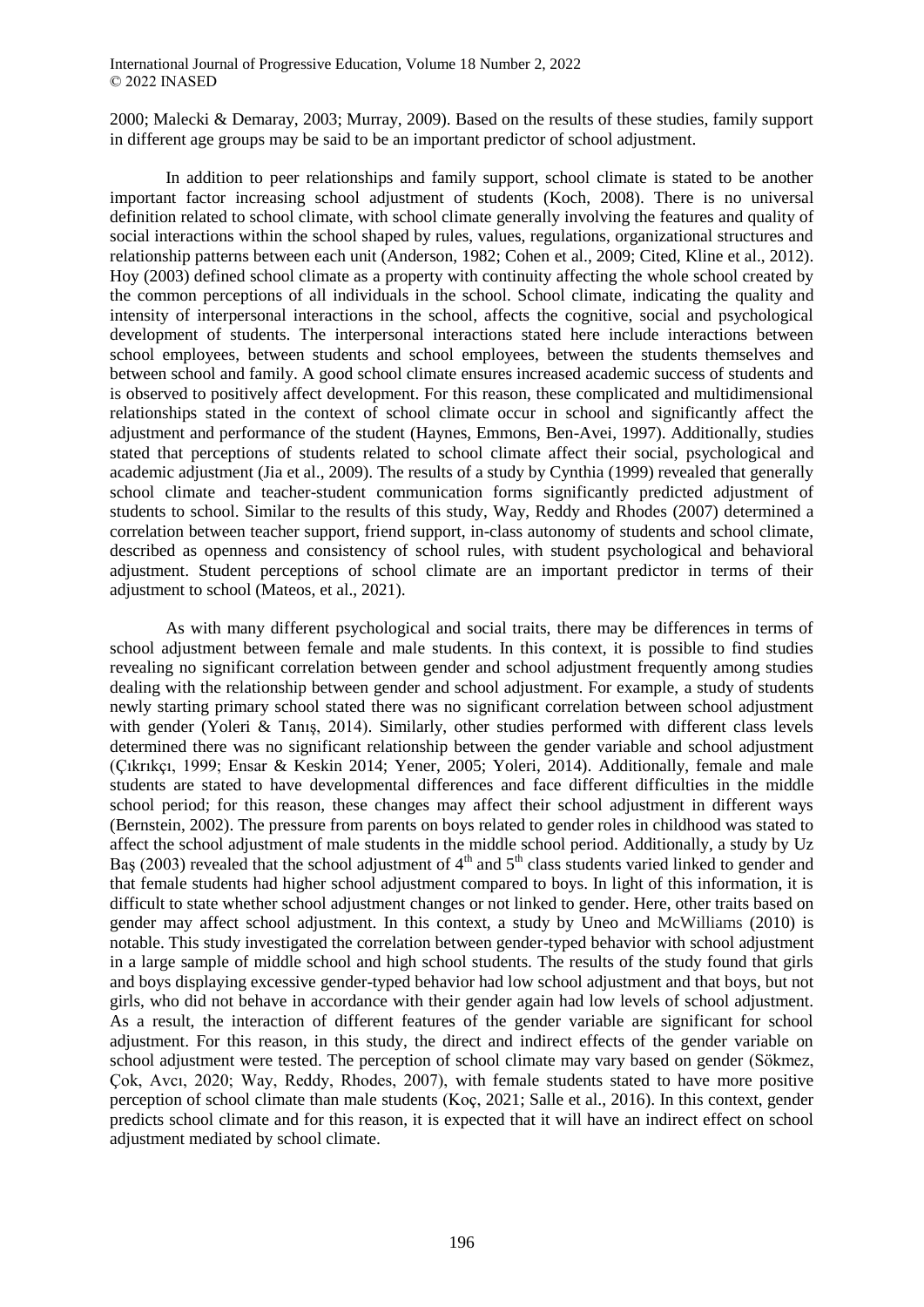Additionally, another variable investigated for mediating effect in this study is average grade. Academic success is a significant predictor of adjustment to the school environment of students. Bush and Ladd (2001) stated that one of the basic markers of school adjustment is success. When the results of studies are investigated, students with low academic success have difficulty ensuring school adjustment, and in this context, they tend toward school dropout (Jiang & Cillessen, 2005; Gülay, 2010). Additionally, peer relationships (Bush, 2005; Güler, 2019; Kıran-Esen, 2003; Wentzel & Caldwell, 1997; Ryan, 2000), family support (Baskin et al., 2014; Bektaş & Zabun, 2019; Ergene & Yıldırım, 2003; Kapıkıran, 2009; Kızıldağ, 2009; Sanders, 1998; Yıldırım, 2006), and gender (Kağıkıran & Özgüngör, 2009; Miller et al., 2006; Negru & Baban, 2009; Oramah, 2014; Musa, 2013; Çetinöz, 2006; Yıldırım, 2006) were stated to be associated with the academic success of students. In this context, both the direct effects and mediating effects of average grade on school adjustment were investigated.

In conclusion, this study searched for the answer to the following questions; what are the direct effects of family support and peer relationships; and what are the indirect effects of gender mediated by school climate and average grade; of peer relationships mediated by average grade and school climate; and finally of family support mediated by average grade and school climate on the school adjustment of middle school students?

# **METHOD**

In this research, the correlational method was used (Fraenkel,et al. (2012). In this study, aiming to explain the school adjustment of middle school students, the "School Adjustment Scale" was adapted to Turkish. In this context, the method section includes information about the study group for scale adaptation under the heading 'study group 1' and presents the validity and reliability studies completed during scale adaptation with the description of the scale in detail. Data related to this study were obtained during the 2017-2018 educational year; for this reason, ethics committee permission for this study cannot be provided. The researcher followed ethical principles throughout the research process.

# **Participants**

*Study Group 1:* Data obtained from this study group were used in studies for Turkish adaptation of the "School Adjustment Scale". The 240 students included in the first study group were chosen with the convenient sampling method from three middle schools located in Kırşehir provincial center. Of the students in this study group, 124 were girls (51.7%) and 116 were boys (48.3%). When the distribution of students is investigated according to class level, 75 were in sixth class (31.3%), 76 were in seventh class (31.7%) and 89 were in eighth class (37.1%).

*Study Group 2:* Data obtained from this study group were used to test the theoretical model to determine the school adjustment of middle school students. The second group in the research comprised 474 middle school students chosen with the convenient sampling method attending three different middle schools located in Kırşehir provincial center. Taking note of the region and student profile in a general sense, the three different schools can be said to represent upper, middle, and lower socioeconomic levels. When the distribution of students in this group is investigated in terms of gender, there were 264 girls and 210 boys. Additionally, when the student distribution is investigated according to class, there were 156 students attending sixth class (33%), 173 students attending seventh class (37%) and 145 students attending eighth class (30%).

## **Data Collection Tools**

*Turkish adaptation of School Adjustment Scale: Validity and Reliability Study:* Within the scope of measuring the dependent variable in the research of school adjustment, the "school adjustment scale" for middle school students was used after adaptation to Turkish and with validityreliability studies performed. The school adjustment scale was developed by the FastTrack Project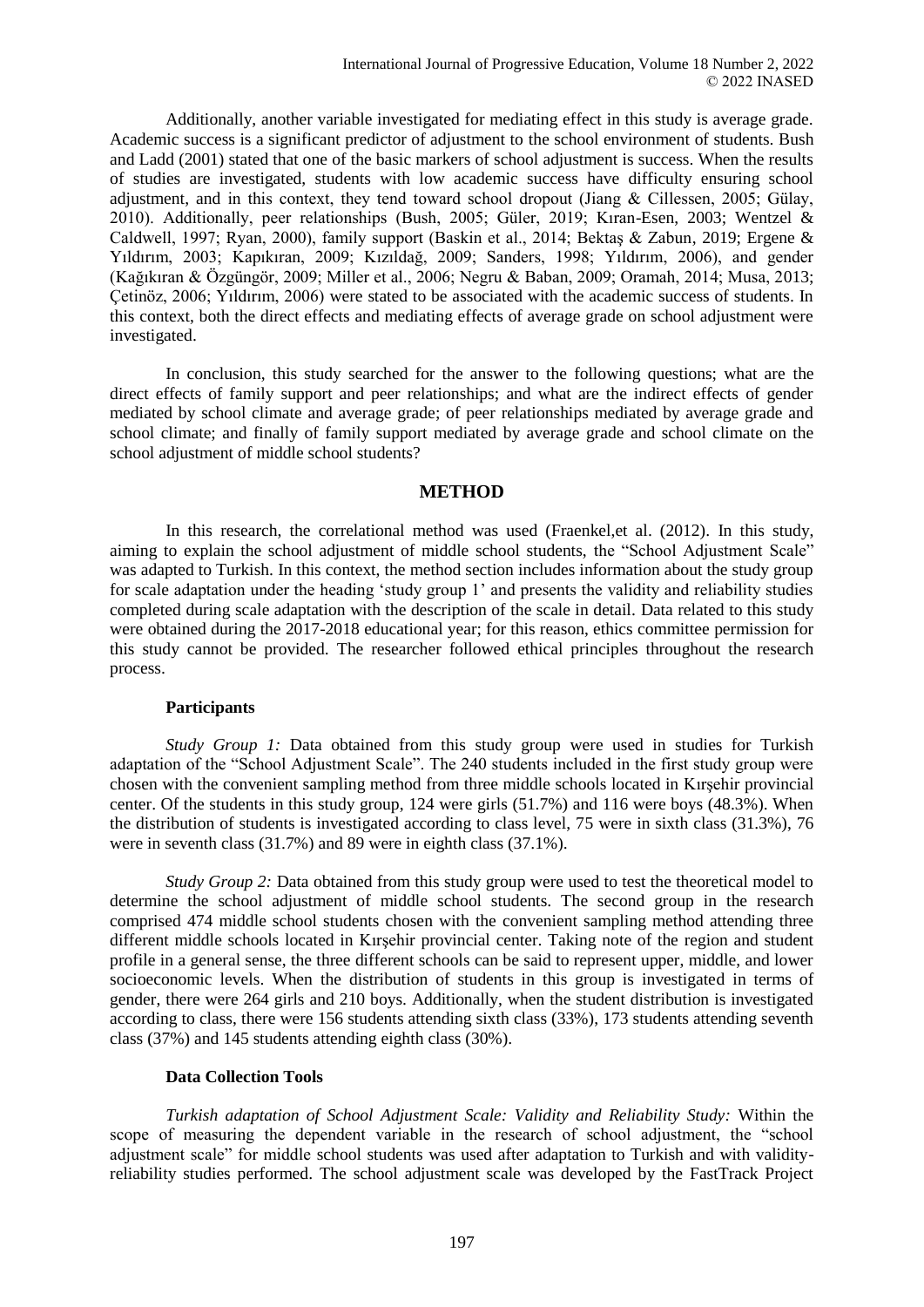team with the aim of assessing the school adjustment levels of students and is a 20-item Likert-type scale. Necessary permission to adapt the scale to Turkish was provided by the project coordinator Dr. Kate Biermann. Each item on the scale gives a situation related to the school life of students (e.g., I avoid experiencing problems with school administrators and teachers) and the student is requested to mark the choice which best reflects their own situation. Scale items include situations about academic performance, discipline problems and interactions with other students and employees based on experiences in school. Answer choices are never (1), rarely true (2), sometimes true (3), generally true (4) and true all the time (5). For the school adjustment scale, there are three subdimensions identified of relationships with other students (items 3, 4, 8, 9, 13 and 14), academic and discipline problems (items, 1, 2,  $\overline{5}$ , 7, 10, 12, 15, 19) and general views related to school and teachers (items 6, 11, 17, 18, 29) (Maumary-Gremaud, 2000). The  $16<sup>th</sup>$  item on the scale was not included in any subdimension in the original study and was removed from analyses.

Necessary translation work for adaptation of the scale to Turkish and initial studies were performed by Gençtanırım and Ergene (2009); however, this study adapted the scale for high school students. In this study, validity and reliability studies of the scale for middle school students were performed. With this aim, confirmatory factor analysis was used to determine the degree to which data obtained from the Turkish form of the School Adjustment Scale for middle school students was explained by the three-dimensional conceptual structure. Taking the power of the test as .95, RMSEA  $(H<sub>0</sub>$  and  $H<sub>1</sub>$ ) .05 and .08, and alpha level .01 and sd 149, a sample size of 192 students was found to be adequate. Based on this, adaptation studies for the scale were completed with data obtained from a student group of 240 people.

The structure comprising three factors of the original scale was tested with confirmatory factor analysis for suitability to Turkish middle school students. Firstly, the conceptual model was tested and modifications were investigated. As a result, the error covariance for items 8 and 13 included in the first dimension was added and the model was re-tested. According to results obtained at this stage, two items with item factor load .02 included in the second dimension were removed from the model. The model was tested again and similarly one item with low factor load and included in the second dimension was removed. After these items were removed, the parsimony-adjusted values for the model were observed to improve. Initially the values were PNFI=.56 and PCFI=.62, while after removing these items, these values rose to PNFI=.70 and PCFI=.77. In adaptation studies by Hair, Anderson, Tatman & Black (1995), they stated up to two items could be removed from subdimensions. Based on this view, two items in the second dimension did not fit the Turkish form and the decision was made to remove them from the scale. Then the model was tested again and investigations concluded that item 9 included in the first dimension on the original scale was more suitable for the second dimension both statistically and conceptually. This item was placed in the second dimension and the model was tested again. When this model was investigated, the first dimension of relationships with others had item factor loads  $(\lambda)$  .41 – .72; the second dimension of academic difficulties and discipline problems had item factor loads  $(\lambda)$  .24 – .77; and the third dimension of general view of school and teachers had item factor loads  $(\lambda)$  .47 – .65. Kline (2010) stated that standardized weight of about .30 reflected moderate effect size, while weights of .50 and above reflected large effect size. In this context, the majority of item factor loads obtained as a result of confirmatory factor analysis had large effect sizes. Again, when the fit coefficients related to the model are investigated, the values appear to provide proof about the fit of the model. For this reason, the final form comprising 16 items was obtained. Additionally, the internal consistency coefficients of the subscales were investigated. The first dimension had value .73, the second dimension had value .71 and the third dimension had value .72. For this reason, results showed the 17-item Turkish form had the necessary validity and reliability for use with middle school students and the school adjustment points were obtained with this scale in the research.

*Perceived Social Support Scale-Revision (PSSS-R):* The PSSS-R was developed by Yıldırım (2004). Comprising the subdimensions of family, friend and teacher support, the PSSS-R includes a total of 50 items. The PSSS-R comprises three subscales (FAD-family support, FRD-friend support and TED-teacher support). With 3-point Likert type rating, the increase in points obtained from the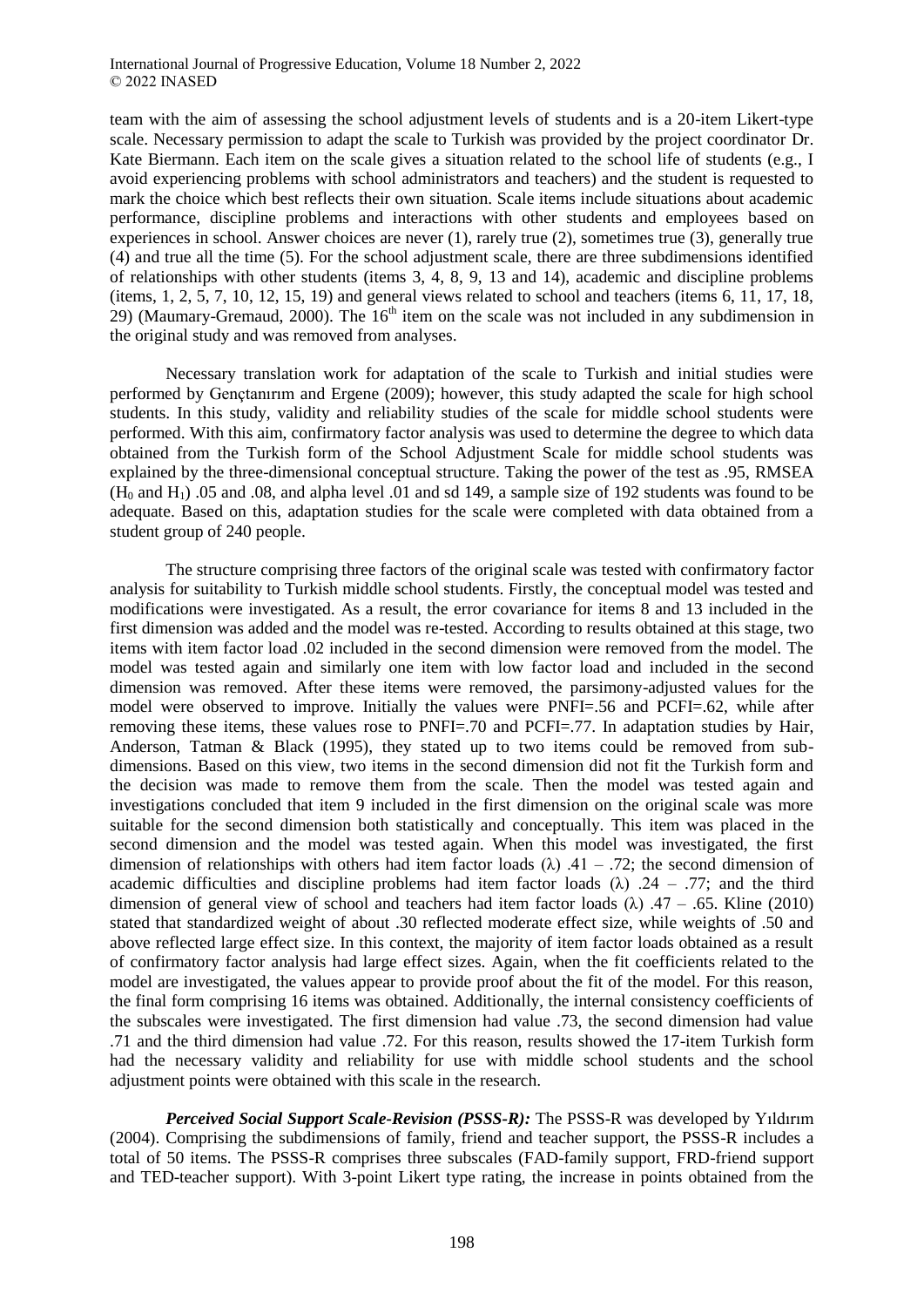PSSS-R indicates high perceived social support. Exploratory factor analysis investigated the construct validity of the FAD, FRD and TED and determined the factor structure for each subscale. Additionally, significant correlations were determined between the PSSS-R with the Beck Depression Inventory (BDI) and the Daily Hassles Scale (DHS). Reliability studies for the PSSS-R used the internal consistency (Cronbach  $\alpha$ ) coefficient and test-repeat test reliability (r). These coefficients were .91 and .93 for the whole scale, .83 and .81 for FAD, .77 and .81 for FRD and .83 and .86 for TED, respectively (Yıldırım, 2004). In this study, the scale subdimension of family support was used. The internal consistency (Cronbach α) coefficient for the family support subscale was .70 in this study.

*Peer Relationships Scale (PRS):* This study was developed by Kaner (2002) with the aim of determining the peer relationships between 13-18-year-old adolescents. It contains a total of 18 items and comprises four subscales of commitment, trust and identification, self-disclosure, and loyalty. The scale has a 5-point Likert rating. The internal consistency (Cronbach  $\alpha$ ) reliability coefficient of the scale was .58-.86, Spearman Brown half-test reliability coefficient was .60-.84 and test-repeat test reliability (r) coefficient was .77-.93. In this research, the total points for the scale were used. High points obtained from the scale indicate positive relationships with peers. In this scale, the internal consistency (Cronbach α) reliability coefficient obtained for the total points on the scale was .87.

*School Climate Scale (SCS)*: This scale was developed by Kurt and Calik (2010) with the aim of determining the perceptions of middle school students about school climate. The scale comprises 22 items and includes three subdimensions of "supportive teacher behavior", "success oriented" and "safe learning environment and positive peer interaction". The five-point Likert type scale had exploratory and confirmatory factor analyses performed within the scope of validity studies. The internal consistency (Cronbach  $\alpha$ ) reliability coefficient for the subscales was .77-.85 and the internal consistency (Cronbach  $\alpha$ ) reliability coefficient was .87 for the whole scale. In this study, the total points from the scale were used and the internal consistency (Cronbach  $\alpha$ ) reliability coefficient obtained with the study group was calculated as .78.

*Personal Information Form:* Information about other independent variables in the research like average grade and gender were obtained with a personal information form prepared by the researcher.

## **Procedure and Data Analysis:**

Psychological counseling and guidance services and administrators in the schools where the study would be performed were notified and after necessary permission was granted, students were given information about the aims of the study and students who volunteered participated in the study. In the first stage of the study, adaptation of the school adjustment scale was performed. Within this scope, the translation work for the previous high school form of the scale was reviewed, and necessary revisions were made. Then confirmatory factor analysis was performed for validity of the Turkish form of the scale and the Cronbach alpha coefficient and internal consistency reliability coefficient were calculated. In the second stage of the study, path analysis was performed to reveal the degree to which independent variables considered in the research predicted the school adjustment of middle school students. Analysis of data was completed with the AMOS program. Before analyses, the Pearson correlation coefficients were calculated between variables. The gender variable included in the model was expressed as male=1 and female=0 and defined as a dummy variable. Additionally, the Sobel test was investigated to see whether mediating effects included in the model were statistically significant or not.

# **FINDINGS**

The Pearson correlation coefficients between variables included in the model, mean and standard deviation values for variables and internal consistency coefficients (Cronbach alpha) are presented in Table 1.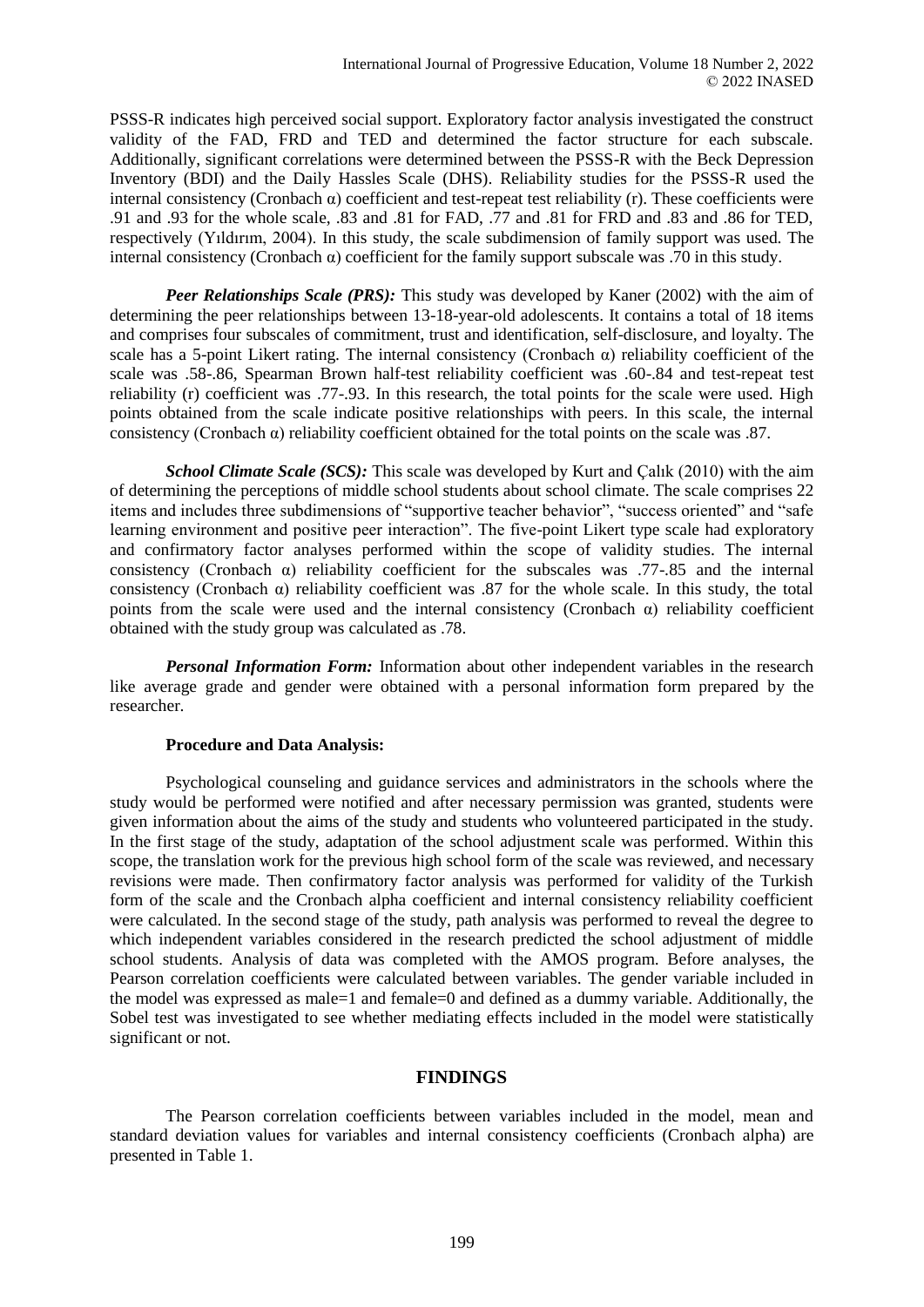|                       |       | Ss    | Pearson correlation coefficients |     |                  |          |          |  |  |
|-----------------------|-------|-------|----------------------------------|-----|------------------|----------|----------|--|--|
| Variables             |       |       |                                  |     |                  |          |          |  |  |
| 1. Family support     | 48.77 | 4.28  |                                  | .06 | .33 <sup>°</sup> | .36      | .06      |  |  |
| 2. Peer relationships | 62.61 | 15.16 |                                  | .77 | $.12***$         | $-.01$   | $.15***$ |  |  |
| 3. School climate     | 77.97 | 15.20 |                                  |     | .78              | $.33***$ | .04      |  |  |
| 4. School adjustment  | 59.54 | 12.67 |                                  |     |                  | .77      | $.22***$ |  |  |
| 5. Average grade      | 80.92 | 14.89 |                                  |     |                  |          |          |  |  |

**Table 1: Mean and standard deviation values for variables included in the measurement model and Pearson correlation coefficients between variables (n=474)**

 $*$  P < .01 Cronbach alpha: Diagonal elements of the correlation matrix are given in italics.

When Table 1 is investigated, there were significant correlations in statistical terms found between family support with school climate  $(r=.33)$  and school adjustment  $(r=.36)$ ; between peer relationships with school climate  $(r=.12)$  and average grade  $(r=.22)$ ; between school climate with school adjustment ( $r=0.33$ ); and finally, between school adjustment and average grade ( $r=0.22$ ). With the aim of investigating how and to what degree the independent variables in the research can explain school adjustment, the hypothesis model given in Figure 1 was created.



**Figure 1. Hypothesis model**

On Figure 1, peer relationships, gender and family support both directly affect school adjustment and indirectly affect it mediated by school climate and average grade. The general fit coefficients related to the hypothesis model are given in Table 2. As this research is also a model development study, the variation indexes obtained as a result of analysis affect the relevant path in the model and removing the path from the model may be required. Accordingly, firstly the path between family support and academic grade was equilibrated to zero (alternative model 1). In addition to this change, in the second stage, the direct effect between peer relationships and school adjustment (alternative model 2) and in the third stage the correlation between gender with average grade (alternative model 3) were equilibrated to zero. The general fit coefficients for each of the tested models are presented in Table 2.

|  |  | Table 2. General fit and incompatibility coefficients related to alternative models |  |  |
|--|--|-------------------------------------------------------------------------------------|--|--|
|  |  |                                                                                     |  |  |

| Models                                                    | 2.6  | sd | $\chi^2$ /sd |      | CFI  | <b>RMSEA</b> | $\Delta \chi^2$ |
|-----------------------------------------------------------|------|----|--------------|------|------|--------------|-----------------|
| Hypothesis model                                          | .000 |    | 0            | 00.1 | 1.00 | .00          |                 |
| Alternative Model 1 (Family support $\rightarrow$ average | 1.20 |    | 1.20         | .27  | .99  | .02          | 1.20            |
| $grade=0$ )                                               |      |    |              |      |      |              |                 |
| Alternative Model 2 (Peer relationships $\rightarrow$     | 2.72 |    | 1.36         | .26  | .99  | .03          | 1.52            |
| school adjustment $= 0$ )                                 |      |    |              |      |      |              |                 |
| Alternative Model 3 (Gender $\rightarrow$ average grade = | 4.97 |    | 1.66         | .17  | .99  | .04          | 2.25            |
| $\left( 0\right)$                                         |      |    |              |      |      |              |                 |

As seen in Table 2, the correlations between family support and gender and academic success, peer relationships and school adjustment were equilibrated to zero in alternative model 3. The general fit/incompatibility coefficients for the model were above acceptable levels. For this reason, alternative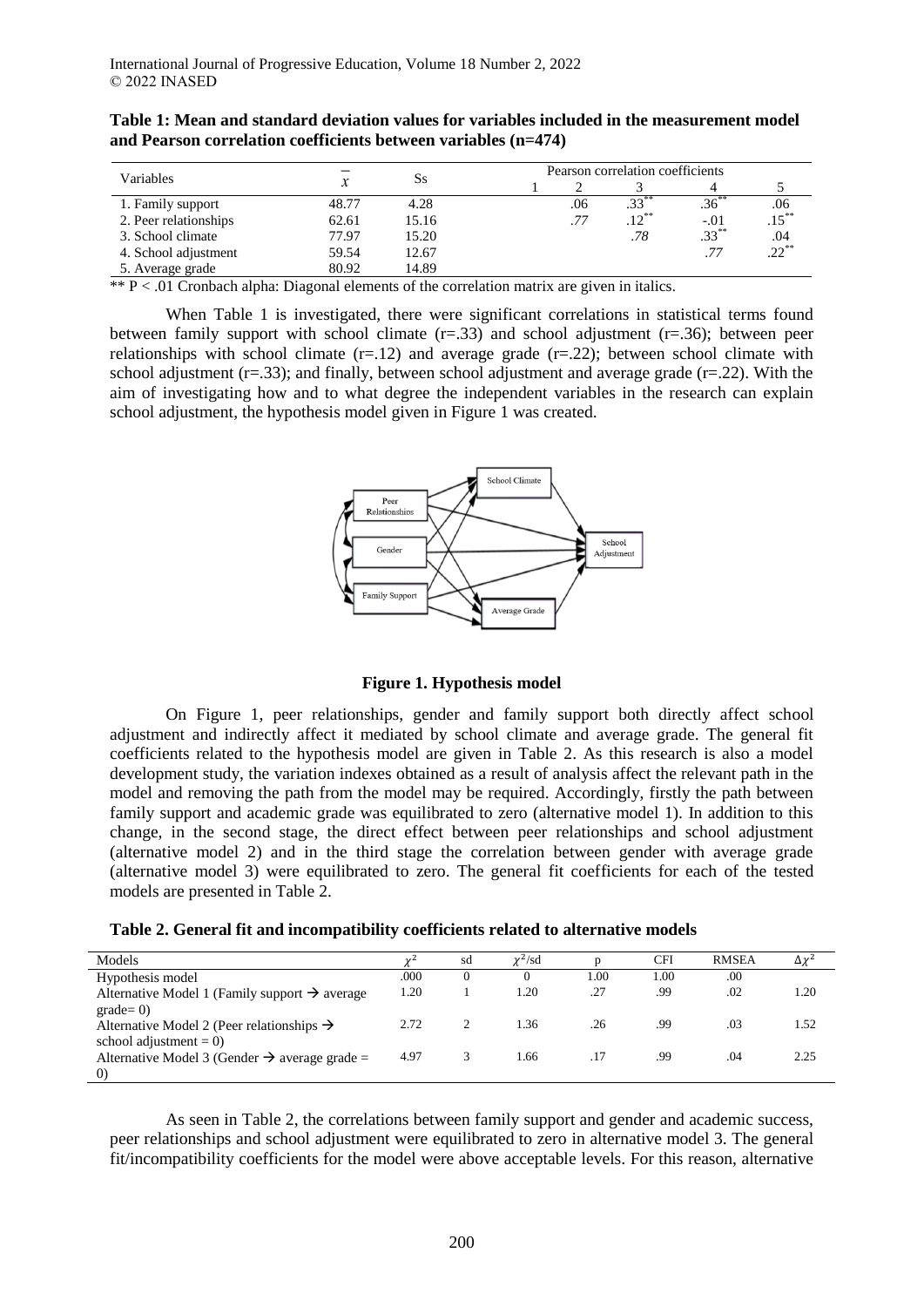model 3 was considered to be the most economic model to explain the correlations and the parameter estimations related to this model are given in Figure 3.



**Figure 3. Alternative model 3: unstandardized regression weights**

#### **Direct Effects**

As seen in Figure 3, a one-point increase in the school climate variable caused a .14 ( $\beta$ = .17) increase in school adjustment points. Standardized regression weights are shown within the text (β). This variation was significant in statistical terms  $(Z= 3.695; p<.001)$ . Additionally, a one-point increase in average grade caused a .15 ( $\beta$ = .17) point increase in school adjustment points. This variation was also significant in statistical terms (Z= 3.854; p<.001). Additionally, a one-point increase in family support points of students caused a .69 ( $\beta$ = .24) increase and this variation was significant in statistical terms ( $Z=5.263$ ; p<.001). Being male caused a -3.27 ( $\beta$ = -.14) point reduction in school adjustment points. This effect appeared to be statistically significant ( $Z=-3.331$ ; p<.001). A one unit increase in peer relationships points caused a .10  $(\beta=10)$  point increase in school climate points and a .15 ( $\beta$ =.15) increase in academic grades and it was concluded that these effects were statistically significant (Z=2.427; Z=2.427 p<.05). A one unit increase in family support points caused a 1.18 ( $\beta$ =.33) increase in school climate points and this effect was statistically significant ( $\mathbb{Z}=7.816$ ; p<.001). Finally, being male reduced school climate points by -4.56 (β= -.16) and this again was found to be statistically significant  $(Z=3.848; p<.001)$ . When the standardized regression coefficients are investigated, family support had the largest effect on school adjustment and this was followed by school climate, academic grade and gender. Peer relationships did not affect school adjustment. The effect of family support on school climate was nearly two times that of gender and three times that of peer relationships. For academic grade, while there was no effect of gender and family support observed, peer relationships had low-moderate levels of effect.

#### **Indirect effects**

Two indirect effects and two linked mediating variables were defined in the model. The first was the indirect effect of gender, peer relationships and family support on school adjustment points. In this indirect relationship, the mediating variable was defined as school climate. Accordingly, being male caused a 4.56 reduction in school climate points, and .14 transferred from school climate to school adjustment. In other words, being male had an indirect effect on school adjustment of -.67 (- 4.61  $*$  .14). This effect was statistically significant (Z= 2.70; p< .05). Family relationships caused a 1.18 increase in school climate and school climate transferred .14 effect to school adjustment. The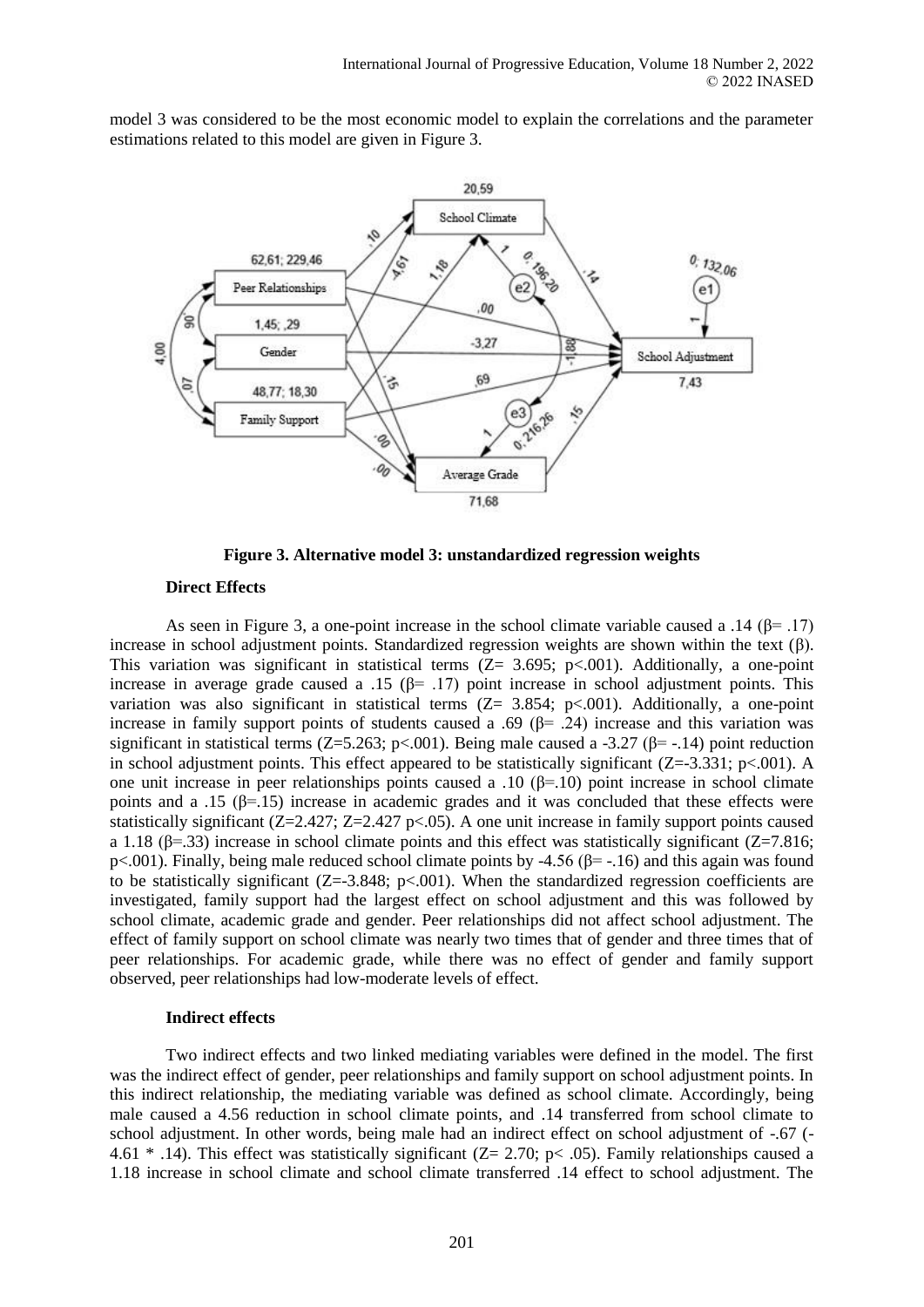indirect effect was .17. Accordingly, students who feel they receive support from their families have increased school climate perceptions and this increases their school adjustment. This effect was significant in statistical terms  $(Z= 3.54; p < .05)$ .

The other mediating variable in the model was academic grade and it only mediated the association between peer relationships and school climate. Accordingly, the indirect effect of peer relationships on school adjustment was .01 on school climate and .03 on academic grade for a total indirect effect of 0.4. This effect was significant in statistical terms  $(Z= 3.27; p< .05)$ . When standardized indirect effects are investigated, it was .06 for family support, .04 for peer relationships and .03 for male gender on school adjustment.

## **Total Effects**

Total effects comprise the sum of direct and indirect effects. Accordingly, the effects on school adjustment were -3.94 for gender, .87 for family support, .04 for peer relationships, .15 for academic grade and .14 for school climate. The standardized regression coefficients for these predictors were -.17, .29, .04, .17 and .17, respectively. In conclusion, family support was more effective on school adjustment than the other predictors. Male gender had the effect of reducing school adjustment, while academic grade and school climate were at the same levels. Peer relationships had marginal effect on school adjustment.

# **DISCUSSION, CONCLUSION AND RECOMMENDATIONS**

As a result of analyses performed in this study, school climate, academic grade and family support variables positively affected the school adjustment of middle school students. When the effect of gender is examined, being male appeared to cause a reduction in school adjustment points. School climate is a construct representing the physical and social elements of school. **Özdemir et al.** (2010) stated that a positive school climate involved attaching importance to academic developments and learning, positive relationships between teachers and students, respect between all members of the school society, a just and consistent discipline policy and good relationships between school and family. In this context, positive school climate is important in terms of meeting the academic, social and psychological needs of students; for this reason, students with positive perceptions related to school climate have higher school adjustment. School meets the needs of these students, and these students, as expected, are adjusted and provide feedback. This finding obtained from the study is parallel to other studies in the literature (Cynthia, 1999; Jia et al., 2009; Way et al., 2007). In conclusion, positive perception of school climate is a factor positively affecting school adjustment of middle school students, as in other educational levels. Based on this, it appears important that school should become an attractive place for students in physical and social terms. Additionally, one dimension of school climate is relationships in school life; within this framework, the presence of healthy communication especially between teachers and students, administrators and students, and between the teachers themselves appears necessary for a school to offer a good atmosphere for students psychologically.

As stated previously, an important indicator of school adjustment is academic success (Bush & Ladd, 2001). Studies stating that students with low academic success have difficulty adjusting to school (Jiang & Cillessen, 2005; Gülay, 2010) support the result in this study that as average grade increased, school adjustment of students increased. Lessons, academic activities and average grade representing their results is an important marker in terms of predicting the school adjustment of students. Along with academic failure, maladjustment may increase, which is thought to cause negative outcomes in other areas of school adjustment like relationships in school, discipline problems and perspective on school, not just in activities related to lessons. In this context, schools are important as places which support the success of students in academic fields. Another variable affecting school adjustment of middle school students which significantly contributed to the model was family support. Accordingly, students who receive positive interest, love and support from families and are supported by family when faced with problems have better adjustment to school, as expected. This finding in the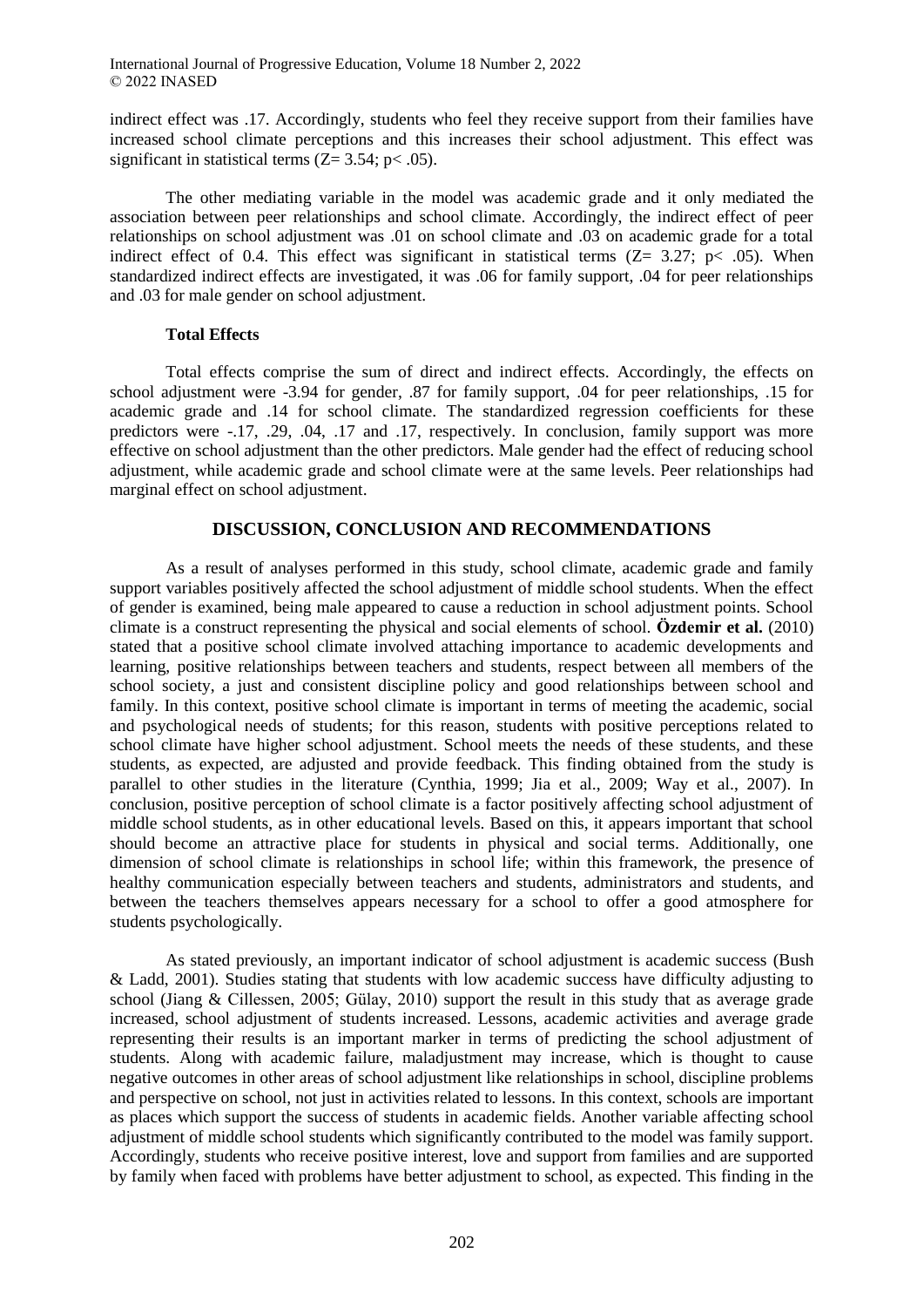study is parallel to the results of some studies in the literature about family support and school adjustment (Clark & Ladd, 2000; Cotterell, 1992; Davidson et al., 1994; Demaray, Malecki, 2002; Malecki & Demaray, 2003; Murray, 2009). Family support is generally a protective factor in life for children and adolescents (Jessor,1987). In this context, just as family support may be an obstacle to students displaying a range of negative behaviors, it may assist in them displaying positive traits. It is considered that family support is important in the name of ensuring adjustment to school life, especially. Moving from here, effective continuation of family guidance studies is thought to be important not just for the student in school life but also to become an active structure guiding families.

Additionally, when school adjustment of middle school students is investigated in terms of gender, differences were present and male students had lower school adjustment. Similarly, Uz Baş  $(2003)$  revealed that in 4<sup>th</sup> and 5<sup>th</sup> classes, female students had higher school adjustment compared to males. For this reason, in the middle school period, being male lowered school adjustment. As stated by Bernstein (2002), the reason for this difference in adjustment between the two genders may be due to female and male students experiencing different difficulties in a developmental context. In conclusion, considering the lower adjustment in school, guidance services may be especially required to ensure more effective use of environmental variables like peer relationships and family support to increase the school adjustment of male students. Based on this finding of the study, factors affecting school adjustment of male middle school students may be determined with a different model.

In the study, the indirect effect of peer relationships and family support on school adjustment points was investigated and effects firstly revealed that gender significantly predicted school adaptation through school climate. Being male caused a fall in school climate points and then school adjustment mediated by this. In this context, male students in the middle school period had more difficulty adjusting to school mediated by school climate and it may be considered that gender carries a risk in terms of school adjustment. For this reason, male students having positive perceptions related to school climate is important in terms of school adjustment at this teaching level. In this context, it appears important to pay attention to regulating school climate to meet the developmental and personal needs of students and in terms of gender dynamics. In addition to the gender factor, family relationships predicted school adjustment mediated by school climate. Stated differently, students with high perceived family support had increased perceptions of school climate and this increased their adjustment to school. This situation reveals that family support has a positive effect on school climate and this effect is reflected in school adjustment. In conclusion, when it comes to school adjustment, family support is both a direct and indirect protective factor. Family support is known to be protective in terms of many risk situations, not just school adjustment, in the life of adolescents (Gençtanırım Kurt & Ergene, 2017; Kodoman; 2019; Yıldırım, 2006). This result reveals the importance one more time of work to increase family education, family guidance and school-family cooperation in order to increase family support. For this reason, it appears important to continue available programs, to investigate and resolve deficiencies if present and to develop new programs.

The other mediating variable in the model is academic grade and it only mediated the correlation between peer relationships and school climate. Accordingly, the indirect effect of peer relationships on school adjustment was significant. It is an expected result that peer relationships among middle school students will positively affect school climate and hence positively affect school adjustment. When it is considered that middle school students are at the beginning of the adolescent period, the peer effect (Adams, 1995) may be associated with many of their behaviors. Based on this finding, students may need good friend relationships for a positive school climate; when a positive school climate forms this will increase their adjustment to school. For this reason, considering school climate is associated with the interactions of all individuals in the school (Hoy, 2003), there is a need for studies about developing peer relationships among middle school students with the aim of ensuring formation of a positive school climate and increasing school adjustment. It is considered that psychoeducational programs about developing peer relationships for school-based students will be effectives. Finally, performing similar studies in the name of understanding school adjustment in middle school is expected to contribute to the literature and practice, and in this context, researchers are recommended to perform similar studies.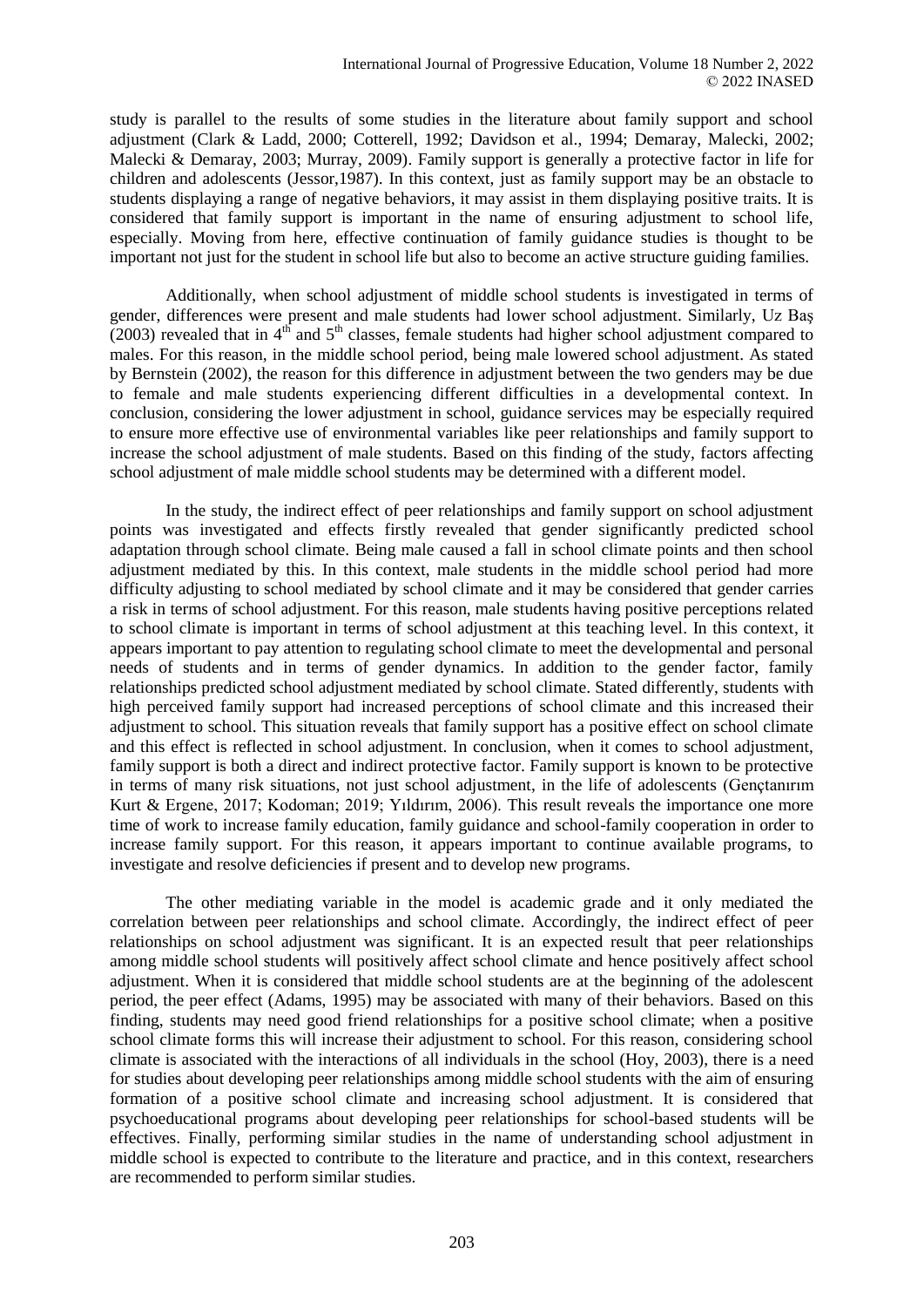Finally, it is necessary to state that though this research provides important findings and outcomes revealing the variables explaining school adjustment of middle school students, it has some limitations. The data for the study were collected from a single county and this is one of the limitations. Assessment of data obtained from only students for a multidimensional construct like school adjustment is another limitation of the study. Future studies may assess data provided by students, teachers and families for school adjustment using scale tools revealing teacher and family opinions while measuring school adjustment of students.

#### **REFERENCES**

- Adams, J.F. (1995). *Ergenliği anlamak: Ergen psikolojisindeki güncel gelişmeler*. (Çeviren: Bekir Onur) Ankara: İmge.
- Altınkaynak, Ş. Ö., & Akman, B. (2019). Okul öncesi dönemdeki çocukların okula uyum becerilerine anne baba tutumlarının etkisi. *Toplum ve Sosyal Hizmet*, *30*(1), 19-36. https://doi.org/10.33417/tsh.516679
- Arabacıoğlu, B. (2019). *Okul öncesi dönem çocuklarının okula uyum düzeyleri ile ebeveyn tutumları ve çocuğun mizaç özellikleri arasındaki ilişkinin incelenmesi* (Yayımlanmamış yüksek lisans tezi). Uludağ Üniversitesi, Bursa. http://hdl.handle.net/11452/19662
- Atalan, K., Sarıçiçek, M. ve Kevran, M. E. (2019). *Okul öncesi dönemde okula uyum sorunlarına yönelik öğretmen görüşleri (Öz)*. 14. Ulusal Okul Öncesi Öğretmenliği Öğrenci Kongresinde sunulan bildiri,Maltepe Üniversitesi, İstanbul. Erişim adresi: [http://openaccess.](http://openaccess/) maltepe.edu.tr/xmlui/handle/ 20.500.12415/5310
- Barger, M. M., Kim, E. M., Kuncel, N. R., & Pomerantz, E. M. (2019). The relation between parents' involvement in children's schooling and children's adjustment: A metaanalysis. *Psychological bulletin*, *145*(9), 855-890. https://doi.org/10.1037/bul0000201
- Başaran, S., Gökmen, B., & Akdağ, B. (2014). Okul öncesi eğitimde okula uyum sürecinde öğretmenlerin karşılaştığı sorunlar ve çözüm önerileri. *Uluslararası Türk Eğitim Bilimleri Dergisi*, *2*(2), 197-223. https://dergipark.org.tr/tr/pub/goputeb/issue/7322/95820
- Baskin, T. W.; Quintana, S.M. & Slaten, C. D. (2014). Family belongingness, gang friendships, and psychologival distressin adolescent achievment. *Journal of Counseling&Development.* 92 (4), 398-405. DOI: 10.1002/j.1556.6676.2014.00166.x
- Bektaş, Ö., & Zabun, E. (2019). Ortaokul öğrencilerinde algılanan sosyal destek. *Journal of International Social Research*, *12*(64). 530-539. DOI: 10.17719/jisr.2019.3375
- Berdt, T. J. & Keefe, K. (1996). *Friends' influence on school adjustment: A motivational analysis. Pp.:248-278 İçinde Social motivation: understanding children's school adjustment.* (Ed. Juvonen, J.& Wentzel, K. R.) Cambridge University Press.
- Bernt, T. & Keefe, K. (1996). Arkadaşların okula uyum üzerindeki etkisi: Bir motivasyon analizi. B. Weiner (Yazar) ve J.Juyoven ve K.Wentzel (Eds.), Social Motivation: Understanding Childern's School Adjustment (Cambridge Studies in Social and Emotional Development, s.248-278). Cambridge: Cambridge University Press. DOI:10.1017/CBO9780511571190.013
- Bernstein, E. (2002). *Middle school and the age of adjsutment: a guide for parents.* Bergin & Garvey, Westport, CT.
- Birch, S. & Ladd, G. (1996). Okul ortamında kişilerarası ilişkiler ve çocukların okula erken uyumu: Öğretmenlerin ve akranların rolü. B. Weiner (Yazar) ve J. Juvonen ve K. Wentzel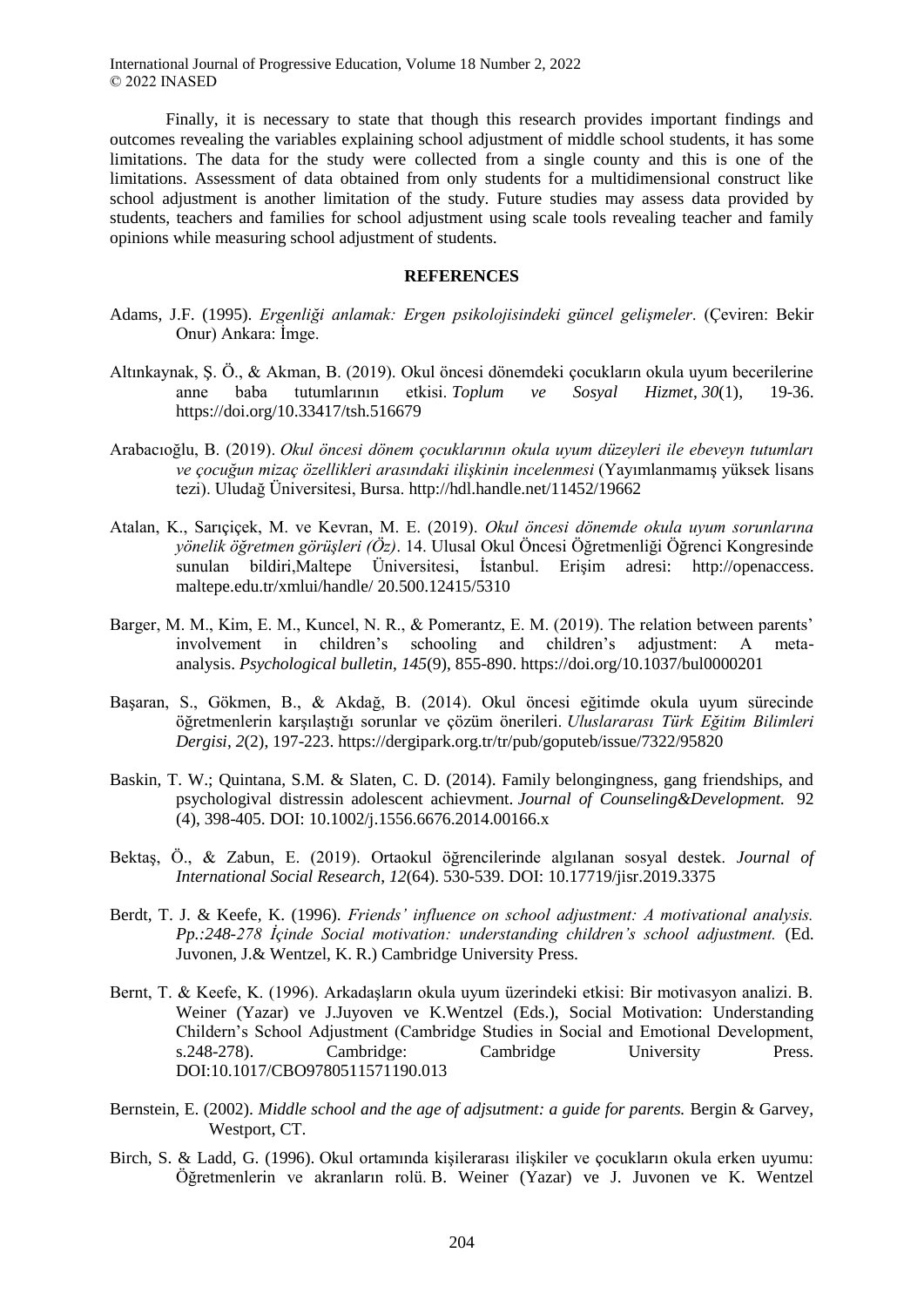(Ed.), *Sosyal Motivasyon: Çocukların Okula* Uyumunu *Anlama* (Cambridge Studies in Social and Emotional Development, s. 199-225). Cambridge: Cambridge University Press. DOI: 10.1017/CBO97805111571190.011

- Bulut, A. (2019). Okul öncesi eğitime başlangıçta yaşanılan uyum sürecine ilişkin ebeveynlerin görüşleri. *OPUS Uluslararası Toplum Araştırmaları Dergisi*, *13*(19), 656-681. DOI: 10.26466/opus.571801
- Bush, E. S. (2005). Peer rejection, negativepeertreatment, and school adjustment: Self-concept and classroom engagement as mediating processes. *Journal of School Psychology*, *43*(5), 407- 424. https://doi.org/10.1016/j.jsp.2005.09.001
- Bush, E. S., & Ladd, G. W. (2001). *Peer rejection as antecedent of young children's school adjustment: An examination of mediating processes*. *Developmental psychology*, *37*(4), 550 –560. https://doi.org/10.1037/0012-1649.37.4.550
- Canbulat, T. (2017). Kesintili Zorunlu Eğitimden Etkilenen İlkokul Birinci Sınıf Öğrencilerinin Okula Uyum ve Okula Hazırbulunuşluk Düzeylerinin Değerlendirilmesi . *Kastamonu Eğitim Dergisi , 25* (4) , 1573-1586 . https://dergipark.org.tr/en/pub/kefdergi/issue/30766/332513
- Çıkrıkçı, S. (1999). *Ankara il merkezinde resmi banka anaokullarına devam eden 5-6 yaş çocuklarının okul olgunluğu ile aile tutumu arasındaki ilişkinin incelenmesi*. (Yayınlanmamış Yüksek Lisans Tezi). Gazi Üniversitesi Sosyal Bilimler Enstitüsü, Ankara. https://dergipark.org.tr/tr/pub/gefad/issue/6756/90845
- Clark, K. E., & Ladd, G. W. (2000). Connectedness and autonomy support in parent– childrelationships: Links to children's socio emotional orientation and peer relationships. *Developmental psychology*, *36*(4), 485-498. https://doi.org/10.1037/0012- 1649.36.4.485
- Cohen, J., McCabe, L., Michelli, N.M. & Pickeral, T. (2009). Okul iklimi: Araştırma, politika, uygulama ve öğretmen eğitimi. *Öğretmenler kolej kaydı* , *111* (1), 180-213.
- Cotterell, J. L. (1992). The relation of attachment and supports to adolescent well- being and school adjustment. *Journal of Adolescent Research*, *7*(1), 28-42. https://doi.org/10.1177/074355489271003
- Craighead, W. E., & Nemeroff, C. B. (Eds.). (2004). *The concise Corsini encyclopedia of psychology and behavioral science*. John Wiley & Sons.
- Cynthia, E. (1999). Learning in urban blight: School climate and its effect on the school performance of urban, minority, low-incomechildren. *School Psychology Review*. 28(3), 365-377. https://doi.org/10.1080/02796015.1999.12085971
- Demaray, M. K. & Malecki, C. K. (2002). The relationship between perceived social support and maladjustment for students at risk. *Psychology in the Schools*, *39*(3), 305-316. https://doi.org/10.1002/pits.10018
- Demirtaş-Zorbaz, S. & Ergene, T. (2019). İlkokul birinci sınıf öğrencilerinin okula uyumu: Aile katılımı, dışsallaştırma davranışı, öğretmen ve akran ilişkilerinin etkileri. *Çocuk ve gençlik hizmetleri incelemesi* , *101* , 307-316.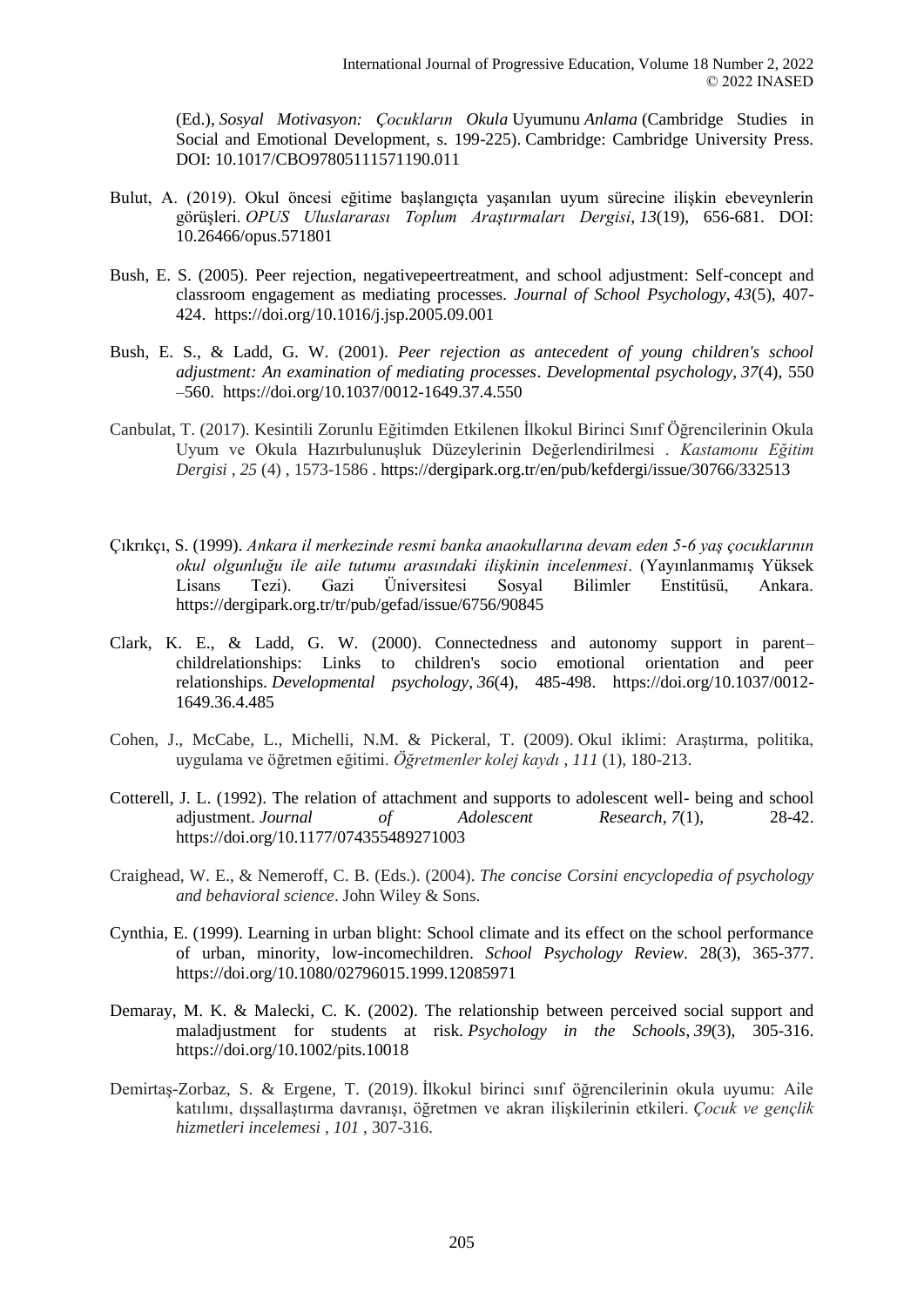- Demirtaş-Zorbaz, S., & Ergene, T. (2019). School adjustment of first-grade primary school students: Effects of family involvement, externalizing behavior, teacher and peer relations. *Children and Youth Services Review, 101,* 307–316. https://doi.org/10.1016/j.childyouth.2019.04.019
- Erten, H. (2012). *Okul öncesi eğitime devam eden 5-6 yaş çocuklarının sosyal beceri, akran ilişkileri ve okula uyum düzeyleri arasındaki ilişkilerin izlenmesi* (Yayımlanmamış yüksek lisans tezi). Pamukkale Üniversitesi, Denizli.
- Fraenkel, J. R., Wallen, N. E., & Hyun, H. H. (2012). How to design and evaluate research in education (8th ed.). New York: Mc Graw Hill.
- Gençtanırım Kurt, D., & Ergene, T. (2017). Türk ergenlerde riskli davranışların yordanması. *Eğitim ve Bilim*, *42*(189), 137-152. DOI: 10.15390/EB.2017.6354
- Göktaş, İ., & Gülay Ogelman, H. (2019). Okul öncesi eğitimde öğretmen-çocuk ilişkisinin çocukların okula uyum düzeyleri üzerindeki yordayıcı etkisinin incelenmesi. *International Anatolia Academic Online Journal Social Sciences Journal*, *5*(1), 30-42. https://dergipark.org.tr/tr/pub/iaaoj/issue/41028/501139
- Gülay Ogelman, H. & Güngör, H. (2021). Çocuk gelişimi öğrencilerinin çocuk sevme düzeylerinin çocuk katılımı farkındalığı düzeylerini yordayıcı etkisi. *Uluslararası Alan Eğitimi Dergisi, 7* (11) , 51-61 . DOI: 10.32570/ijofe.878500
- Gülay Ogelman, H., & Erten, H. (2013). 5-6 yaş çocuklarinin akran ilişkileri ve sosyal konumlarının okula uyum düzeyleri üzerindeki yordayici etkisi boylamsal çalışma. *Selçuk Üniversitesi Sosyal Bilimler Enstitüsü Dergisi*, (30), 453-163. https://dergipark.org.tr/tr/pub/susbed/issue/61808/924710
- Gülay Ogelman, H., Güngör, H., & Göktaş, İ. (2021). Covıd-19 ve yeni dönemdeki okula uyum süreci: okul öncesi eğitimi öğretmenlerinin görüşlerinin incelenmesi. *International Journal of New Trends in Arts, Sports & Science Education (IJTASE) ISSN: 2146-9466*, *10*(1), 11-24
- Gülay Ogelman, H., Seçer, Z., Gündoğan, A., & Bademci, D. (2015). 68-72 aylık okul öncesine ve ilkokula devam eden çocukların okula uyum ve öğretmenleriyle ilişkilerinin karşılaştırılması. *Ondokuz Mayıs Üniversitesi Eğitim Fakültesi Dergisi*, *34*(1), 1-17. https://dergipark.org.tr/tr/pub/omuefd/issue/20280/214914
- Gülay, H. & Erten, H. (2011). Okul öncesi dönem çocuklarının akran kabullerinin okula uyum değişkenleri üzerindeki yordayıcı etkisi, *E- İnternational Journal of Educational Research*, 1 (2), 81-92. http://www.e-ijer.com/tr/pub/issue/8013/105256
- Gülay, H. (2011). 5-6 yaş grubu çocuklarda okula uyum ve akran ilişkileri. *Elektronik Sosyal Bilimleri Dergisi*. 10.(36), 1-10. https://dergipark.org.tr/tr/pub/esosder/issue/6150/82585
- Gündüz, H. B. & Özarslan, N. (2017). Farklı yaş kategorilerinde ilkokula başlayan öğrencilerin okul olgunluğu ve öğretmen görüşlerine göre okula uyum problemleri . *Abant İzzet Baysal Üniversitesi Eğitim Fakültesi Dergisi* , *17* (1) , 0-0 . DOI: 10.17240/aibuefd.2017.17.28551- 304630
- Hair J, Anderson RE, Tatham RL. & Black WC. (1995). *Multivariate data analysis*. 4th ed. New Jersey, Prentice Hall Inc.
- Hoy, W.K. (2003). School Climate. In J.W. Guhtrie (Ed.), Encylopedia of education (second edition) (ss.2121-2124), New York: Thompson Gale.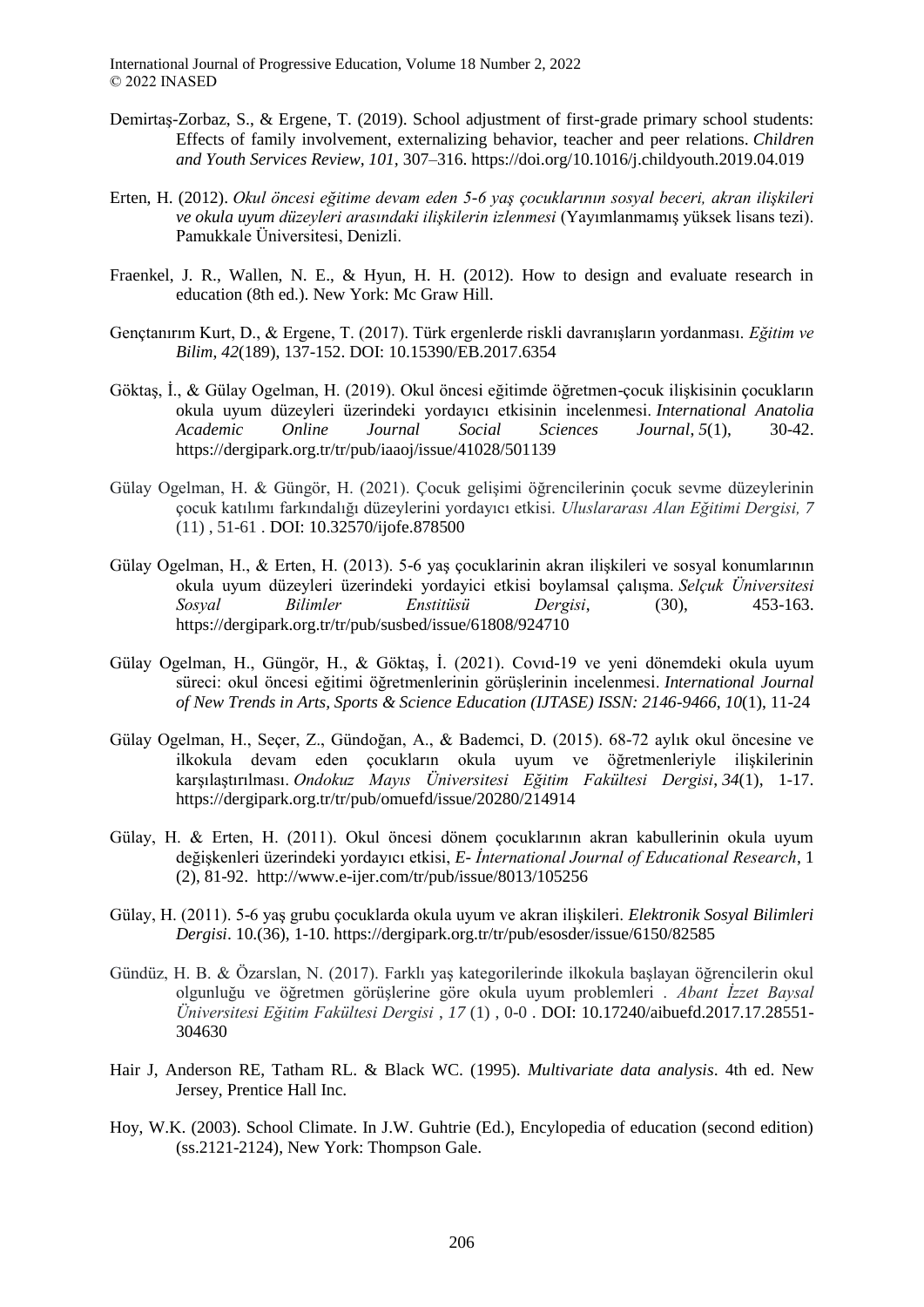- Işıkoğlu Erdoğan, N. & Şimşek. Z. C. (2014). Birinci sınıfa başlayan çocukların, velilerin ve öğretmenlerin okula uyumlarının incelenmesi. *International Journal Of New Trends In Arts, Sports & Science Education*, 3(2). 62-70. https://dergipark.org.tr/tr/pub/kefdergi/issue/30766/332513
- Jessor, R. (1987). Problem‐behavior theory, psychosocial development, and adolescent problem drinking. *Addiction, 82(4), 331-342.*
- Jia, Y.,Way, N., Guangming, L., Yoshikawa, H., Chen, X., Hughes, D., Ke., X. & Lu, Z. (2009). The influence of student perceptions of school climate on socio emotional and academic adjustment: A comparison of chinese and american adolescents*. Child Development*. 80 (5), 1514-1530. DOI: [10.1111/j.1467-8624.2009.01348.x](https://doi.org/10.1111/j.1467-8624.2009.01348.x)
- Kahraman, P. B. (2018). Okul öncesi dönem çocuklarının okula uyum sürecine ilişkin anaokulu öğretmenlerinin ve annelerinin görüşleri. *Erken Çocukluk Çalışmaları Dergisi*, *2*(1), 3-20. DOI: http://dx.doi.org/10.24130/eccd-jecs.196720182144
- Bağçeli Kahraman, P. , Şen, T. , Alataş, S. & Tütüncü, B. (2018). Okul öncesi dönemde okula uyum sürecine ilişkin öğretmen görüşleri. *Abant İzzet Baysal Üniversitesi Eğitim Fakültesi Dergisi* , *18* (2) , 681-701. https://doi.org/10.17240/aibuefd.2018..-431421
- Kaner, S. (2002). Akran İlişkileri Ölçeği (AİÖ) ve Akran Sapması Ölçeği (ASÖ) geliştirme çalışması. *Ankara Üniversitesi Eğitim Bilimleri Dergisi, 33*(1-2) ,77-89. https://doi.org/10.1501/Egifak\_0000000024
- Kapıkıran, Ş. & Özgüngör, S. (2009). Ergenlerin Sosyal Destek Düzeylerinin Akademik Başari ve Güdülenme Düzeyi ile İlişkileri. *Çocuk ve Gençlik Ruh Sağliği Dergisi*, *16*(1), 21-30. https://app.trdizin.gov.tr/publication/paper/detail/TVRBd016TTRPQT09
- Karasar, N. (2007). *Bilimsel Araştırma Yöntemi*. Ankara, Nobel Yayınevi.
- Kaya, Ö. S., & Akgün, E. (2016). Okul öncesi dönemdeki çocukların okula uyum düzeylerinin çeşitli değişkenler açısından incelenmesi. *Elementary Education Online*, *15*(4), 1311-1324. https://doi.org/10.17051/io.2016.51992
- Kindermann, T.A., McCollam, T.L. & Gibson, E. (1996). Çocukluk ve ergenlik döneminde akran ağları ve öğrencilerin sınıf katılımı. *Sosyal motivasyon: Çocukların okula* uyumunu *anlama* , 279-312.
- Kıran- Esen, B. (2003). Akran baskısı, akademik başarı ve yaş değişkenlerine göre lise öğrencilerinin risk alma davranışının yordanması. *Hacettepe Üniversitesi Eğitim Fakültesi Dergisi*, *24*(24), 79-85.
- Klein, J., Cornell, D. & Konold, T. (2012). Relationships between bullying, school climate, and student risk behaviors. *School psychology quarterly*, *27*(3), 154-169. DOI: 10.1037/a0029350
- Klein, J., Cornell, D. ve Konold, T. (2012). Zorbalık, okul iklimi ve öğrenci risk davranışları arasındaki ilişkiler. *School Psychology Quarterly, 27* (3), 154– 169. https://doi.org/10.1037/a0029350
- Kline, R.B. (2010) *Principles and Practice of Structural Equation Modeling.* The Guilford Press, New York.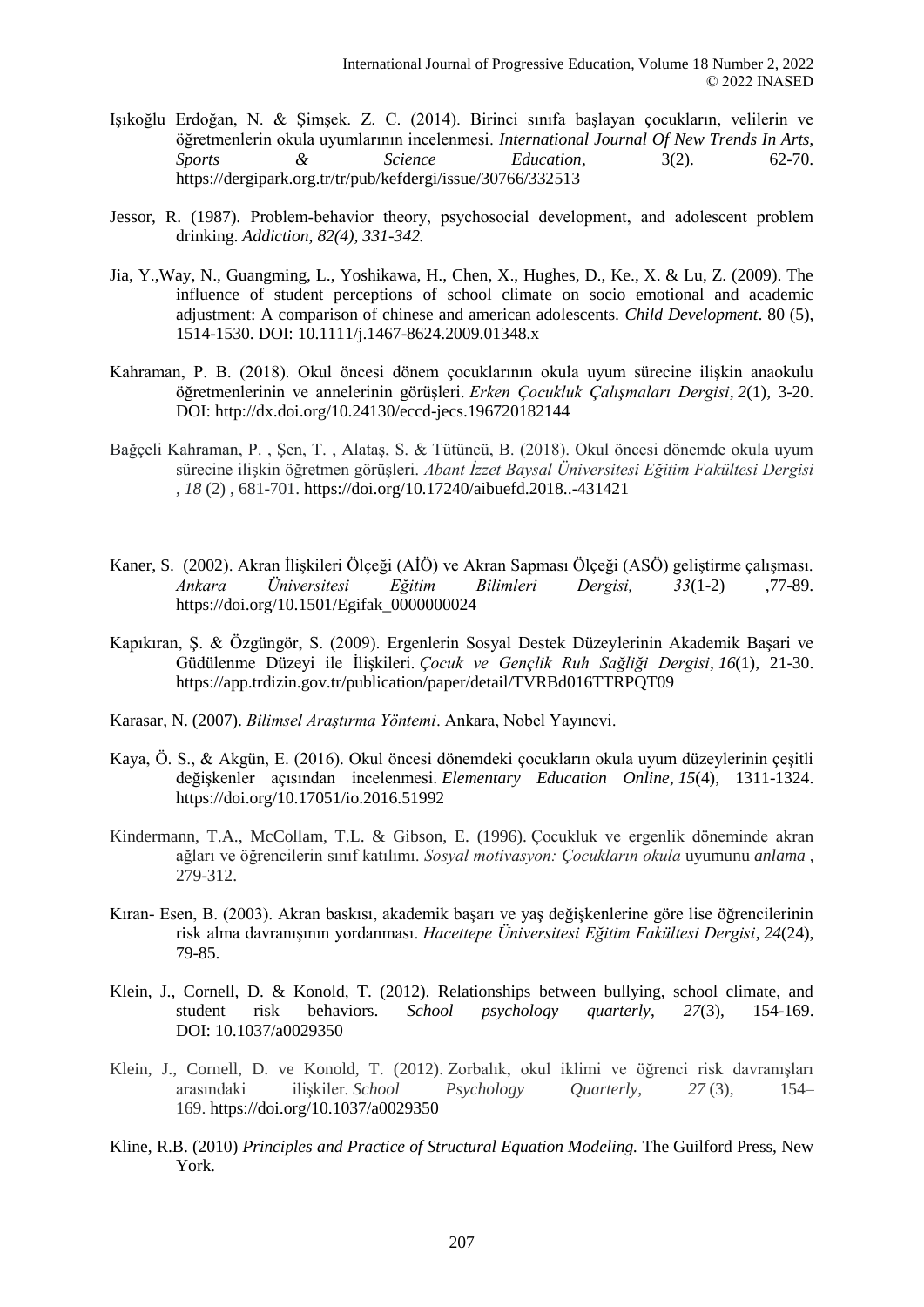- Kurt, T., & Çalık, T. (2010). Okul iklimi ölçeği'nin (OİÖ) geliştirilmesi. *Eğitim ve Bilim*, *35*(157).168-180.
- Ladd, G. W., Kochenderfer, B. J., & Coleman, C. C. (1996). Friendship quality as a predictor of young children's early school adjustment. *Child development*, *67*(3), 1103- 1118. https://doi.org/10.2307/1131882
- Malecki, C. K. & Demaray, M. K. (2003). What type of support do they need? Investigating student adjustment as related to emotional, ınformational, appraisal, and ınstrumental support. *School Psychology Quarterly*, *18*(3), 231-252. https://doi.org/10.1521/scpq.18.3.231.22576
- McGill, R. K., Hughes, D., Alicea, S. & Way, N. (2012). Academic adjustment across middle school the role of public regard and parenting. Developmental Psychology, 48 (4), 1003-1018. https://doi.org/10.1037/a0026006
- Miller, A. D., Murdock, T. B., Anderman, E. M. & Poindexter, A. L. (2006). *Who are all these cheaters? Characteristics of academically dishonest students.* Chapter 2 in Psychology of academic cheating editors: (Ed: Anderman, E. M. And Murdock, T. B.) Elsevier Academic Press, Burlington, MA.
- Mo, Y., & Singh, K. (2008). Parents' relationships and involvement: Effects on students' school engagement and performance. *RMLE online*, *31*(10), 1-11. https://doi.org/10.1080/19404476.2008.11462053
- Murray, C. (2009). Parent and teacher relationships as predictors of School engagement and functioning among low-income urban youth. *The Journal of Early Adolescence*. https://doi.org/10.1177/0272431608322940
- Musa, A. K. J. (2013). **Gender,** geographic locations, **achievement** goals and **academic** performance of Secondary school students from Borno State, Nigeria. *Research in Education. 90*, 15-31. https://doi.org/10.7227/RIE.90.1.2
- Newman, B. M., Lohman, B. J., Newman, P. R., Myers, M. C., & Smith, V. L. (2000). Experiences of urban youth navigating the transition to ninth grade. *Youth & Society*, *31*(4), 387-416. https://doi.org/10.1177/0044118X00031004001
- Önder, A., & Gülay, H. (2010). 5-6 yaş çocukları için okula uyum öğretmen değerlendirme ölçeği'nin güvenirlik ve geçerlik çalışması. *International Online Journal of Educational Sciences*, 2 (1), 204-224
- Oramah, E. U. (2014). Gender differences in the school adjustment of senior secondary school adolescent students in delta North senatorial district of delta state. Gender & Behaviour, 12(1), 6162-6168. DOI: 10.3389/fpsyg.2018.02406
- Özkal, N., & Çetingöz, D. (2006). Akademik başarı, cinsiyet, tutum ve öğrenme stratejilerinin kullanımı. *Kuram ve Uygulamada Eğitim Yönetimi Dergisi*, *12*(2), 259-275. https://dergipark.org.tr/tr/pub/kuey/issue/10351/126764
- Reynold, W. M., Miller, G.E. & Weiner, I.B. (2003). *Handbook of Psychology*. *Vol. 7 Educational Psychology*
- Ryan, A. M. (2000). Peer groups as a context for the socialization of adolescents' motivation, engagement, and achievement in school. *Educational Psychologist*, *35*(2), 101-111. DOI:10.1207/S15326985EP3502\_4